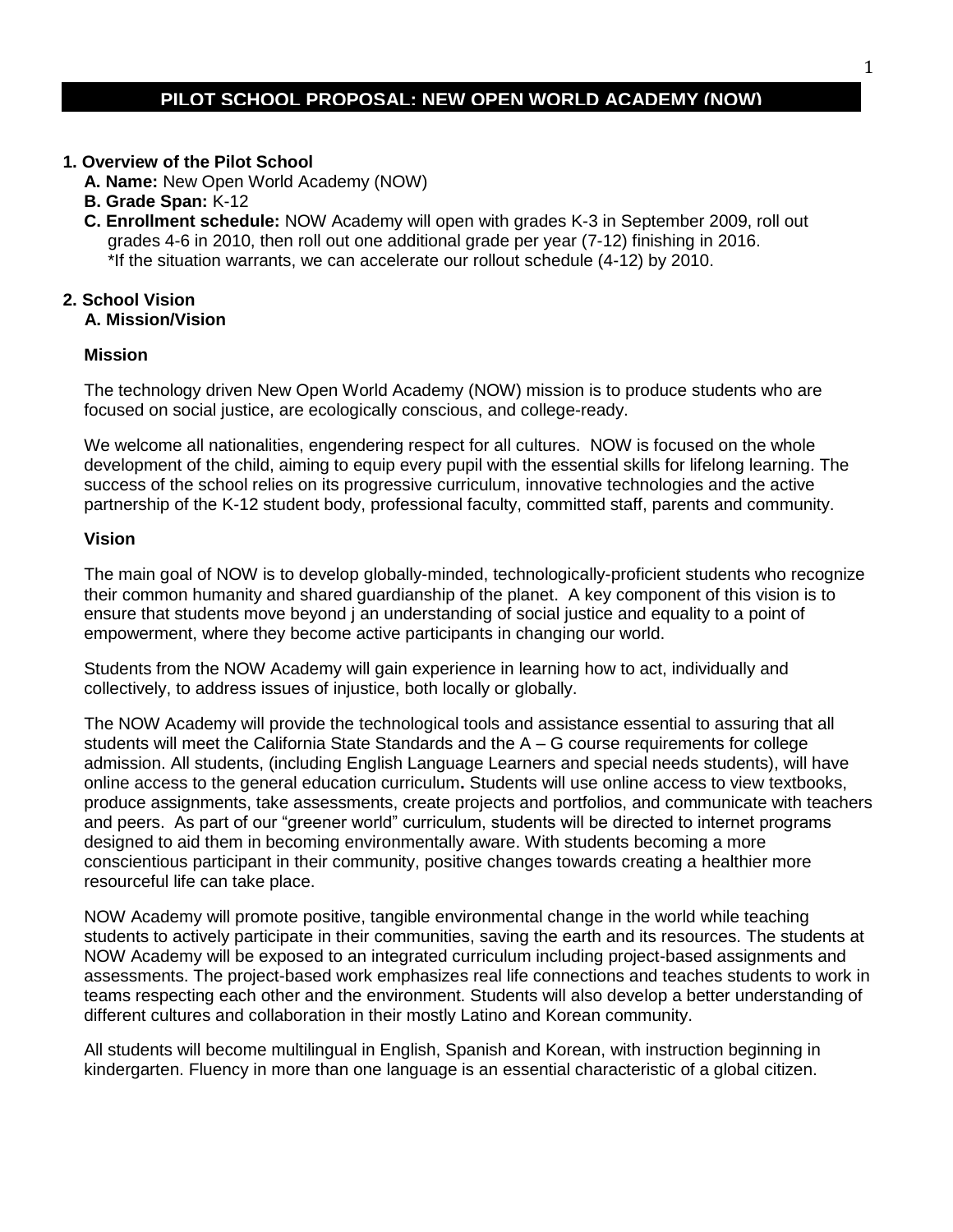Beyond academics, students will participate in yearly community service/service learning projects as well as internships, work experience, outdoor education (ECHO) programs, College Readiness (SOAR) programs, and other off site opportunities.

NOW Academy's safe, small family-oriented environment will nurture students from kindergarten through matriculation. NOW Academy has high expectations for our students and will help them become problem solvers and critical thinkers. Our goal is that all of our students exceed the A-G requirements and will have numerous pathways when seeking higher education opportunities and careers.

## **3. Curriculum and Assessment**

## **A. Instructional Philosophy**

We believe that *all* children acquire and retain knowledge through interacting with each other. Our experiential project-based learning uses technology to open the world to *all* children enabling them to learn and develop their natural curiosity. Education at the NOW Academy is more than the acquisition of knowledge. it includes the processes of inquiry, discovery, and application.

Our goal is to embed technology into every aspect of our curriculum so that computer science becomes second nature. We will be using technology programs such as Project LIVE, iREAD and podcasts to enhance the instructional program. These programs are proven in making dramatic increases of up to 30 points in standardized tests scores for *all* students - including English Language Learners and special needs students Apple Computer Inc., (2007). *Profiles in success:* Escondido Union Elementary School District).

Using the educational philosophies of Bruner, Gardner, Krashen, and Papert, starting in kindergarten through senior year, students will be able to incorporate, utilize, and adapt technology while learning languages, environmental/science studies, social justice, humanities/cultural studies, mathematics, and the visual and performing arts. NOW believes that a nurturing positive community creates an ideal environment for learning and achievement.

As a pilot school, the connection to community is imperative to the school's success. Our  $K - 12$  school is an inclusive family with older students mentoring younger students, while continually interacting with the larger community through parental involvement in teaching and learning. Research shows that students who teach their peers have higher assessment scores; in fact, all students will exhibit improved comprehension and mastery of the material. Due to the diversity of the NOW community, students will begin their Spanish and Korean studies in kindergarten. At NOW Academy, learning will be more than mastery of facts and techniques. In addition to classroom projects and assessment, students will participate in internships, service learning and work experiences in the community.

NOW will help children cultivate multiple intelligences through project-based acquisition of knowledge. Bruner's strategies indicate that there must be relevance to real life situations in all curricular fields. Our elementary students will learn languages through practical application in cooking, physical education, and visual/ performing arts; this allows students to develop skills in natural, relevant situations. According to Krashen, this is the best method for young students to acquire language.

Using Papert's(2003) constructivist technology strategies, students will become computer literate and able to incorporate technology into all of their studies. An example would be using Microwords, programming software for children, to construct a rendering of a house that students like. The teachers, students, and community are the driving force of the instruction and curriculum. Teachers will deliver instruction in their area of passion and expertise. Professional Team teaching strategies and block scheduling will be utilized in grades K--12.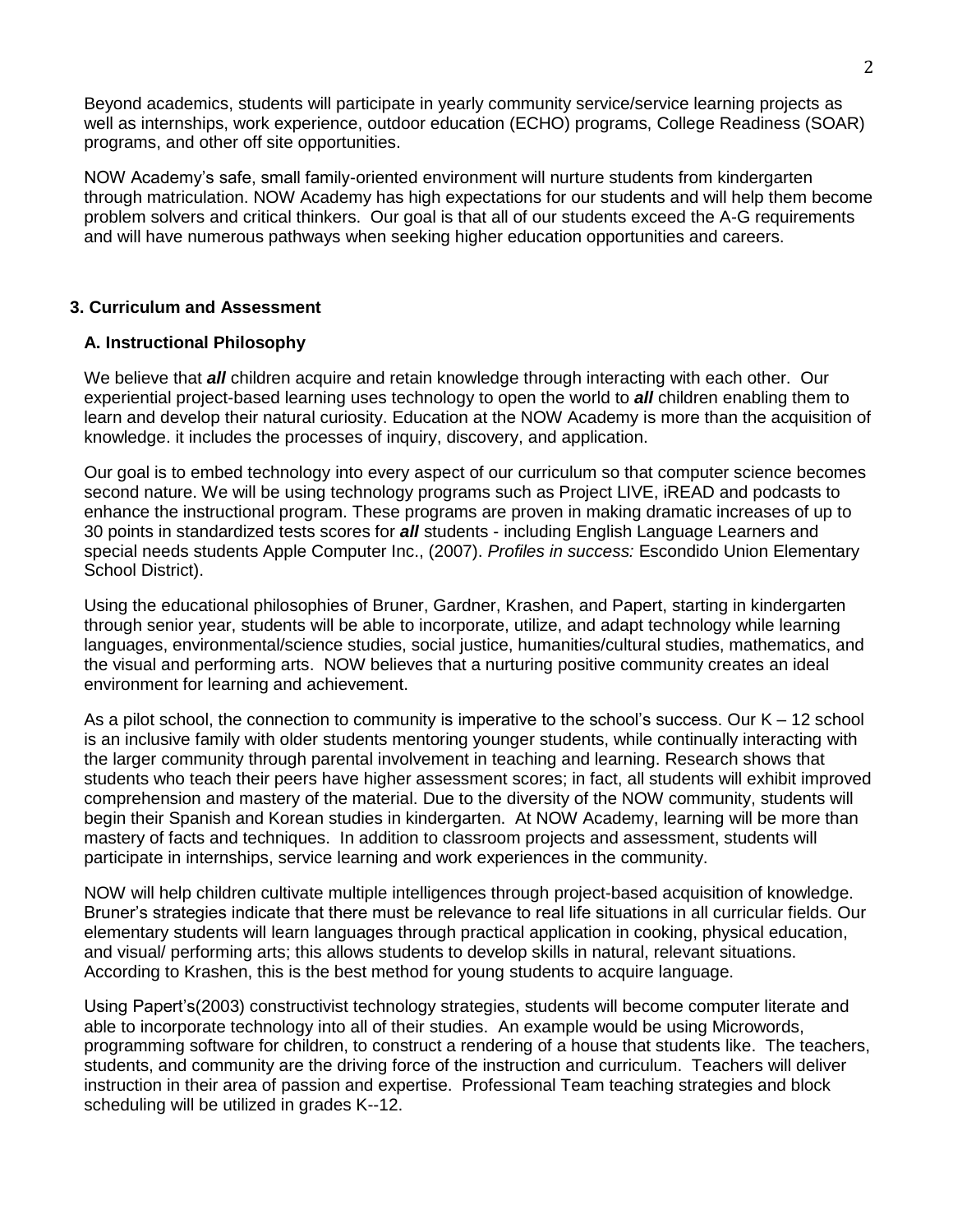Children learn through emotional attachment to subject matter. Thus, the curriculum will draw from and celebrate the cultures of the local community. Parent and community participation will be an essential component of the NOW Academy.

The curriculum will focus on the  $A - G$  requirements, social justice/global awareness and environmental science. Social justice/global awareness has many forms, including responsibility to others and responsibility to the environment. The visual and performing arts, literature and music will be embedded in the curriculum.

Service learning introduces students to volunteering programs like volunteering with Friends of the L.A. River or the Constitutional Rights Foundation. In addition, students will take multiple courses on issues of social justice such as justice, law and society or cultural awareness electives such as Mexican and Latin American studies. The environmental focus of NOW's coursework will emphasize each student's responsibility to the rest of the world and future generations. Environmental studies will span all grades and include creating gardens, learning in the field, exploring alternative forms of energy, and learning how to stay "Green", as well as middle school, high school, and University courses dealing with the environment. Hands-on environmental science will occur during ECHO weeks, our outdoor education component.

#### **B. How will you use instructional and curriculum autonomy to maximize student learning?**

The NOW Academy will use curriculum and instructional autonomy to maximize student learning. School-wide curriculum and instruction autonomies include: project based learning, block scheduling, smaller class sizes, service learning, team teaching, electives that articulate the themes of social justice/technology/environmental science. These autonomies will enable us to select, develop and implement curriculum and instructional strategies for a more pertinent state-of-the-art curriculum.

We will provide internships and Pepperdine University classes for 11<sup>th</sup> and 12<sup>th</sup> graders. We will help each student maximize their potential, especially those with special needs and English language learners, by providing a lap top for each student and embedding technology to enhance access to the curriculum and further the understanding of the curriculum for grades K-12. (See Appendix D)

NOW Academy provides more than the A-G requirements; we instill in students a firm focus on social justice by connecting historical background to real life situations. Not only is social justice emphasized by our embrace of all the diverse cultures of our students, community and global society, but we also include social justice units in each grade level through electives, curricular materials, and most importantly projects. Throughout the grade levels, project-based learning, service learning and internships empower students to be positive forces in our environment.

#### **C. What are students expected to know/be able to do, upon graduation from your school?**

| Upon graduation from the NOW Academy the students will have the knowledge to: |                                                 |  |  |
|-------------------------------------------------------------------------------|-------------------------------------------------|--|--|
| Be successful honorable                                                       | Develop, plan, and implement projects in        |  |  |
| environmentally aware global citizens                                         | environmental science and social justice/global |  |  |
| Love of learning                                                              | awareness                                       |  |  |
| Be stewards of the Earth's                                                    | Be multilingual                                 |  |  |
| environment                                                                   | Flourish in the career path                     |  |  |
| Lead and develop human rights                                                 | Use technology to create and present            |  |  |
| projects                                                                      | professional multi-media presentations          |  |  |
| Appreciate that each human being can                                          | Attend and be successful at Pepperdine or       |  |  |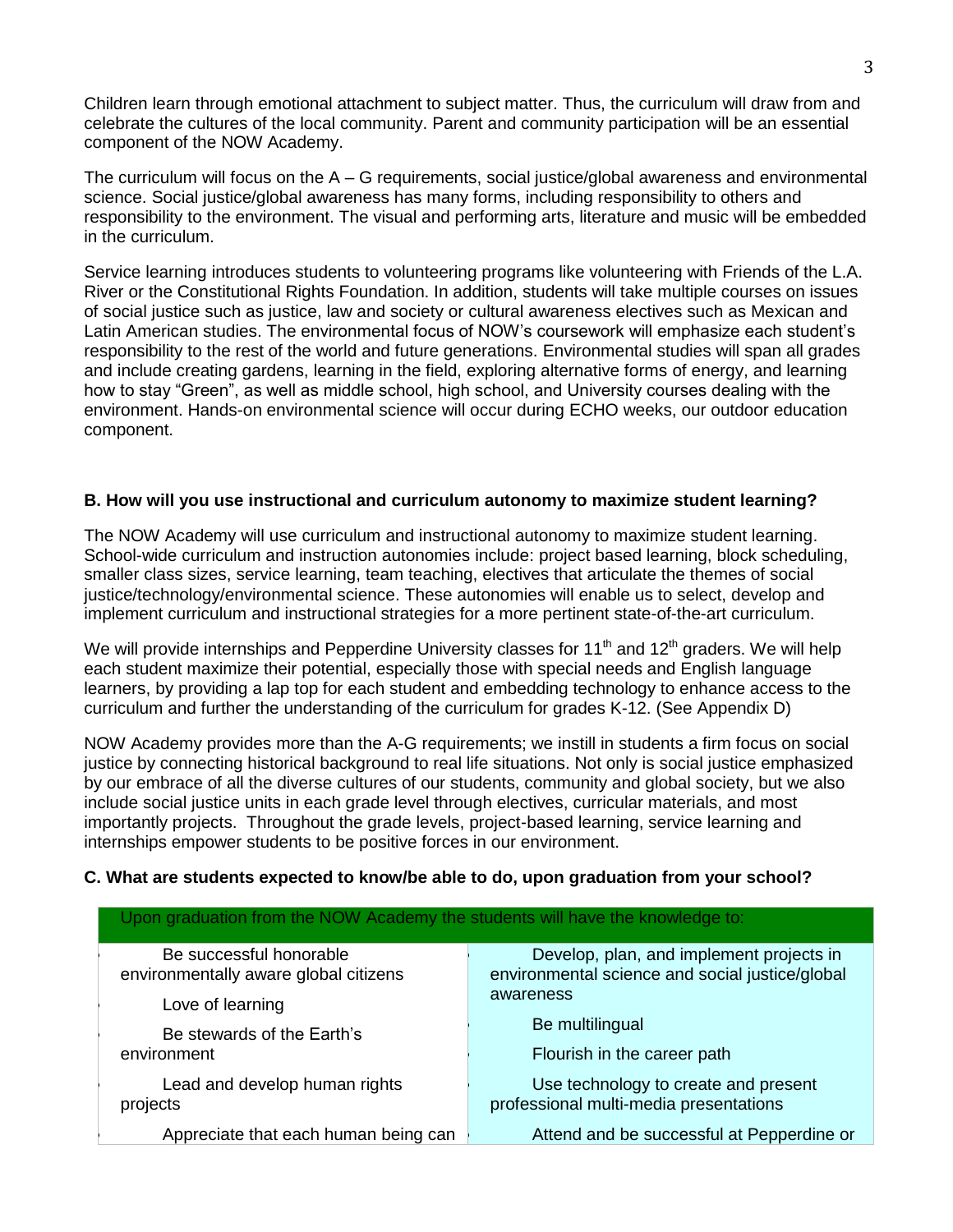| offer something to society that makes it a<br>better place to live                                 | the college of their choosing |
|----------------------------------------------------------------------------------------------------|-------------------------------|
| Be technologically literate                                                                        |                               |
| Pass CAHSEE and all classes needed<br>to complete the $A - G$ requirements with a<br>"C" or better |                               |

#### **D. Describe the core academic curriculum.**

As practitioners in the field, each having 10+ years of experience and many with National Board Certification we unequivocally state that it is necessary to use a combination of traditional, progressive and constructivist methodologies in order for all children to succeed. Furthermore, brain research shows that the brain processes wholes and parts simultaneously and that learning is enhanced by challenge and inhibited by threat. Each child's brain is a unique; therefore, at the NOW Academy our curriculum will utilize a combination of a constructivist approach along with traditional modes of learning basic skills.

The core academic curriculum at the NOW Academy will be based upon the California and National Standards infused with technology. Research shows that oral language is the foundation for all elements of early literacy learning. Thus the kindergarten through second grade integrated language arts program will have an emphasis on phonemic awareness, vocabulary development, and language acquisition. To this end the NOW Academy will follow the California Early Literacy Learning (CELL) and Extended Literacy Learning (ExLL) programs. The CELL (kindergarten through second grade) program includes; oral language, phonological skills, reading aloud, shared/guided/independent reading, interactive writing/editing, and independent writing, In third through fifth grade(ExLL) the integrated curriculum includes: phonological skills, read aloud, shared/directed reading, shared/directed/independent reading, directed/independent writing, and oral presentations[\(http://www.cell-exll.com,](http://www.cell-exll.com/) 2008). The students will be able to apply their knowledge of phonological skills and comprehension strategies to all areas of the integrated project-based curriculum including mathematics, science, physical education, social science, and visual and performing arts. Technology, social justice/global awareness and environmental studies will be interwoven throughout the entire curriculum kindergarten through graduation.

In Kindergarten through twelfth grade the three main tenets of our social justice curriculum are citizenship, service learning, and human rights. Starting in kindergarten students will receive daily instruction in respect and responsibility for themselves, their families and the school community. In the fifth grade the multimedia presentation, a promotional requirement, asks students to answer the question: How am I a global citizen? By the twelfth grade students in their graduation project will answer the question: What have I done as a global citizen? What plans do I have to continue? Their presentations must include examples of their service learning projects and how they made a difference in their community.

In order to facilitate an integrated curriculum and a collaborative professional community of learners a block schedule will be implemented  $K - 12$ . This will allow staff members to co-create, plan, develop, modify, and adapt curriculum to ensure best practices. Teachers will be teaching in their areas of passion. For example in the elementary school, teachers will either teach integrated Language Arts/social science/social justice or math/science.

Our core academic curriculum will be experiential project based which will be taught under overarching themes. For instance, in first grade one of the themes is Citizenship. Students will be reading and writing stories about good citizens in our classroom and community. To demonstrate that students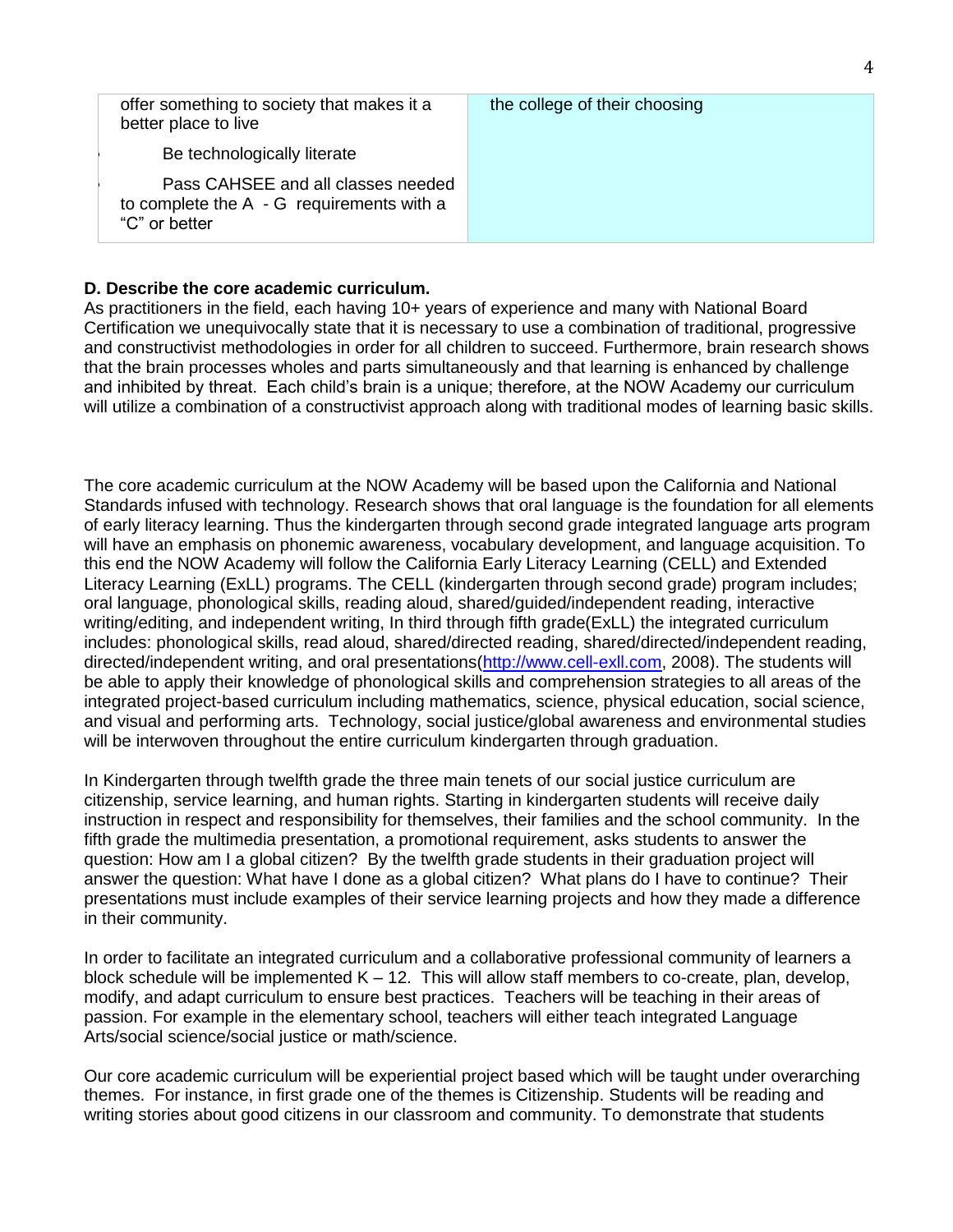understand citizenship they will do service -learning projects with their NOW Time Team members such as raising money to assist The Friends of the Los Angeles River clean up the environment.

#### Langauge Arts

Some of the resources we will use will include leveled readers, literature in various forms (fiction, nonfiction, newspapers, magazines and codebreakers). Technological tools that will be used will include: Starfall.com, A – Z reading, Renzoulli, Accelerated Reader, iRead, iChat, iLife, and Podcasts.

#### **Mathematics**

The NOW Academy will incorporate the math standards as outlined by the National Council of Teachers of Mathematics (NCTM) and the California State Mathematic Standards. We kNOW that real learning occurs through a process that involves exploring, discovering, and making connections with real life. While we expect our students to learn basic computational functions, we encourage them to develop deep understanding of mathematical concepts and processes by applying different mathematical approaches to solving real world problems. Tools that ENSURE mastery of the standards and the real life applications of math are: Math Their Way, Touch Math, Accelerated Math, and ST math. Students will use mathematical concepts to solve and practice mathematical questions. Students will measure angle and slope of stairs, area of classrooms, and rays and lines of objects in the classroom. All of the resources incorporate direct and guided instruction and independent exploration and practice.

| Time                          | <b>Monday/Wednesday</b>                                                                                | <b>Tuesday/Thursday</b>                                                                                     |
|-------------------------------|--------------------------------------------------------------------------------------------------------|-------------------------------------------------------------------------------------------------------------|
| 8:30-10:00                    | Integrated Language Arts/Social<br>science/social justice<br>K/1 Phonemic Awareness (30 mins.)         | Integrated Math/Science Literacy<br>K/1 Phonemic Awareness(30 mins.)                                        |
| 10:00-10:20                   | <b>Recess</b>                                                                                          | <b>Recess</b>                                                                                               |
| 10:20-10:50                   | Spanish/Korean Language Studies/<br>Intensive ELD for newcomers<br>Social Cultural Consciousness Theme | Spanish/Korean Language Studies/Intensive<br><b>ELD</b> for newcomers<br><b>Environmental Science Theme</b> |
| 10:50-12:00                   | Integrated Language Arts/Social<br>science/social justice                                              | Integrated Math/Science                                                                                     |
| B <sub>12</sub> :00-<br>12:40 | Lunch                                                                                                  | Lunch                                                                                                       |
| 12:40-1:40                    | Technology/Projects                                                                                    | (Tues. 12:40-1:10) Technology/Projects                                                                      |
| $1:40-2:00$                   | <b>PE</b>                                                                                              | PE(Tues. no PE)                                                                                             |
| $2:00 - 2:50$                 | Social Studies/ELD/Art                                                                                 | Science/ELD/Art (Tues. 1:10-1:55)                                                                           |
| $2:50-3:00$                   | <b>Community Closing</b>                                                                               | <b>Community Closing</b>                                                                                    |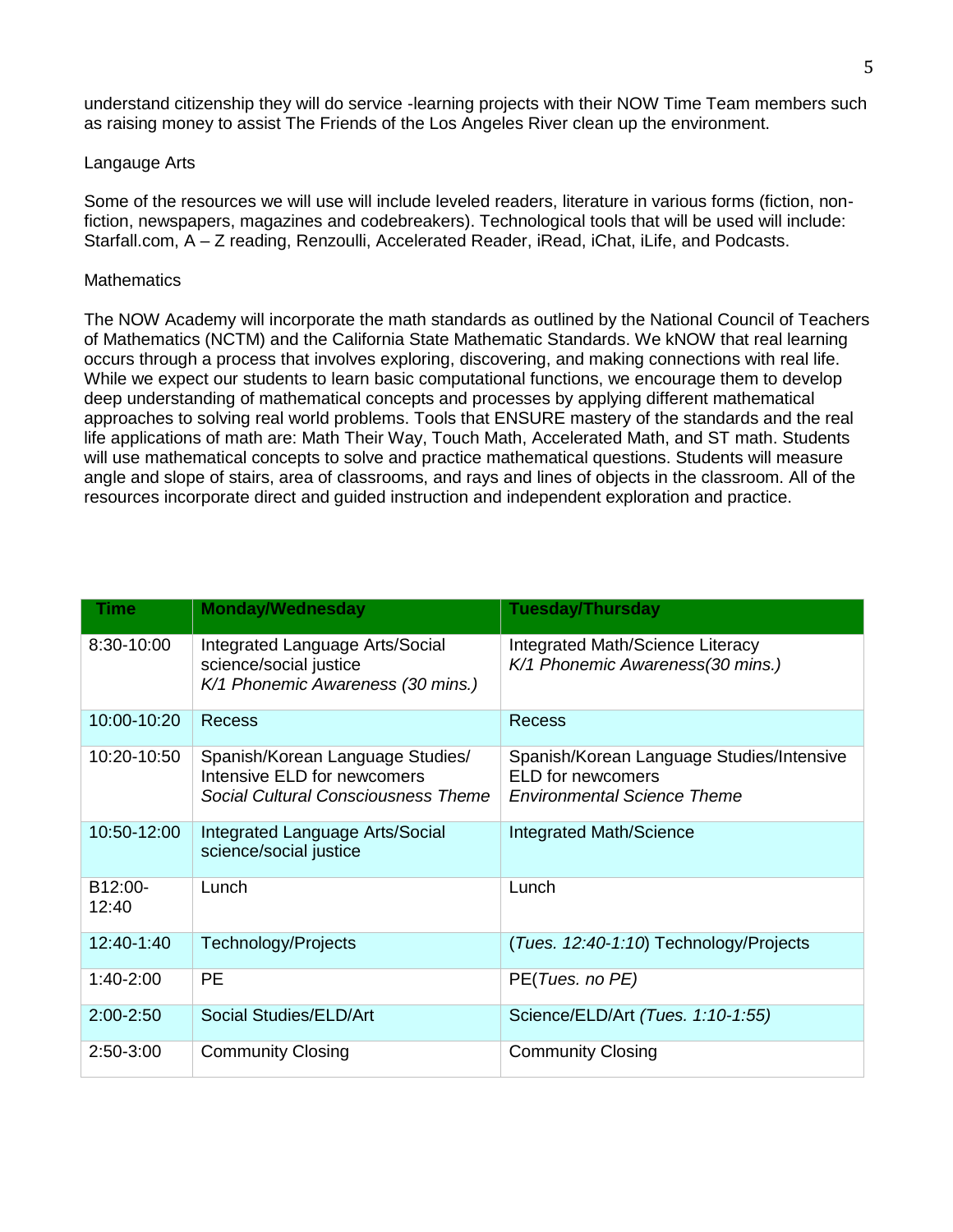#### **Science**

The NOW science curriculum aligns with the California and National standards. Teachers and students will be provided with curriculum materials that actively engage students in making sense of science skills and concepts. Our program will be comprehensive and inquiry-based to prepare students for college, careers, and citizenship. Some of the resources we will use are FOSS kits, Gems, JPL science curriculum, and a plethora of literature.

Spanish, Korean, and Intensive ELD classes will include a combination of speaking, reading, writing, and listening. Content will be focused around themes of social consciousness, math and science. Students will learn about the background and culture so that they will practice using language in meaningful settings. Parents, teachers and community members in collaboration with certificated staff will teach elementary classes.

\* *Before School Programs 7:00-8:30 am After School Programs 3:00 – 6:00p.m.*

**Global Awareness Fridays** is a day where all grades levels come together to learn about each other diverse cultures and celebrate the world and how we are all interrelated. NOW Team time and Moot Court are an integral part of Global Awareness Fridays.

**NOW Time**: Every Friday morning students k-12 will meet in multi-grade level groups, beginning the year with team building and moving through the year planning, developing and culminating in community service projects and fundraisers.

**Moot Court**: Grade levels will explore and, gather support court cases on social issues. For example, students in third grade will work on the concept of if they agree/disagree that the first three words of the constitution "We The People" are the most important. Groups of students will present multi-media presentations debating an issue. Moot Court will build: oral presentation, language, and social justice and citizenship skills, while gaining respect, responsibility and empathy for others.

| <b>Time</b>     | <b>Global Awareness Fridays</b>                     |
|-----------------|-----------------------------------------------------|
| 8:30-9:15       | NOW Team Time (Blankets For Buddies)                |
| $9:15-10:00$    | Elective I (Cultural Dance)                         |
| 10:00-10:20     | Recess                                              |
| $10:20 - 11:10$ | Elective II (Agricultural Studies)                  |
| 11:10-12:00     | Elective III (Nutrition & Wellness)                 |
| 12:00-12:40     | Lunch                                               |
| 12:40-1:20      | <b>Environmental/Global Awareness Presentations</b> |
| $1:20 - 2:30$   | <b>Moot Court</b>                                   |

Elementary electives will focus on the cultures, geographical, and environmental aspects of different continents for one to two months. Electives will run on a two month cycle. Elementary students will choose three electives for each rotation. Below are a few examples of our elementary electives curriculum.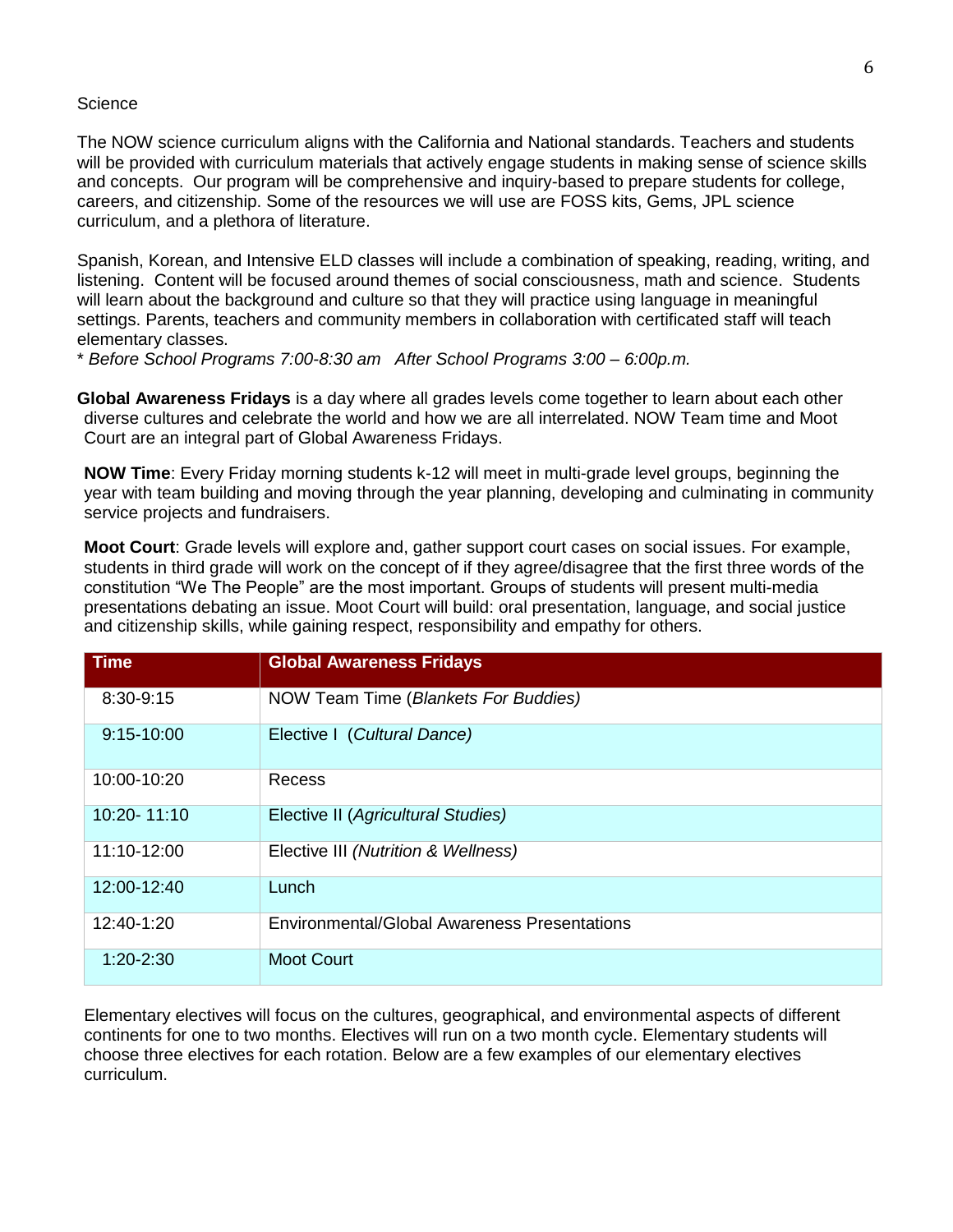| S. America                                                                                                                                                                                                                                                                                                                                                   | Africa | N. America | Antarctica |  | Asia                     | Europe                                                                                                                                                                                                                                                          | Australia |
|--------------------------------------------------------------------------------------------------------------------------------------------------------------------------------------------------------------------------------------------------------------------------------------------------------------------------------------------------------------|--------|------------|------------|--|--------------------------|-----------------------------------------------------------------------------------------------------------------------------------------------------------------------------------------------------------------------------------------------------------------|-----------|
| Sept.                                                                                                                                                                                                                                                                                                                                                        | Oct.   | Nov.       | Dec.       |  | Jan./Feb.                | March/April                                                                                                                                                                                                                                                     | May       |
| <b>Agricultural Studies:</b> Students will learn about the<br>various agricultural and environmental aspects of a<br>continent. They will learn why certain foods are<br>grown and how they benefit society. They will work<br>in the school garden and use their harvest to<br>prepare nutritional foods with the assistance of<br>community restaurateurs. |        |            |            |  | with certificated staff. | <b>Cultural Visual Art: Students will learn the</b><br>origins of, view, and produce visual art projects.<br>They will learn about the tools and different<br>techniques artists use to produce pieces of<br>artwork from professional artists in collaboration |           |

## 6<sup>th</sup> -- 12<sup>th</sup> Grade Core Curriculum

| 6 <sup>th</sup> Grade            | 7 <sup>th</sup> Grade                  | 8 <sup>th</sup> Grade            |
|----------------------------------|----------------------------------------|----------------------------------|
| -Humanities Core Double Block    | -Humanities Core Double Block The      | -Humanities Core Double Block    |
| The Ancient World:               | <b>World: Medieval to Early Modern</b> | Designing a Nation               |
| <b>Myth and Reality</b>          | Democracy                              | -Science - Physical science      |
| -Environmental Science           | -Health/Life Science                   | -Social Justice Elective Options |
| -Social Justice Elective Options | -Social Justice Elective Options       | -Math - Algebra 1, Algebra 2,    |
| -Math - 6th grade, Pre-Algebra,  | -Math - Pre-Algebra, Algebra 1, -      | Geometry                         |
| Algebra 1                        | Algebra 2                              | -Physical Education              |
| -Physical Education              | -Physical Education                    | -Foreign Language - Spanish -    |
| -Study Skills 1A/                | -Study Skills 1B/                      | Korean 2 AB                      |
| Spanish Korean 1A                | Spanish Korean 1B                      | -Advisory/NOW Time               |
| -Advisory/NOW One World          | -Advisory/NOW Time                     | -Technology/Portfolio: Multi-    |
| -Technology Electives 1A         | -Technology Electives 1B               | media Presentation               |
| -Art Electives 1A                | -Art Electives 1B                      | <b>Development Double Block</b>  |

| $9th$ Grade                | $10th$ Grade            | $11^{th}$ Grade           | 12 <sup>th</sup> Grade           |
|----------------------------|-------------------------|---------------------------|----------------------------------|
| -Humanities/Double         | -Humanities/            | -Humanities/Double Block  | -Humanities/ Double Block        |
| Block - Global             | Double Block -          | - We The People           | <b>Global and American</b>       |
| Awareness                  | The Modern              | -Chemistry/College -      | Perspectives on Democracy        |
| -Environmental             | <b>World Today</b>      | <b>Science Class</b>      | -Physics or College Level        |
| Science, -Life Skills      | -Biology                | -Social Justice Elective  | Science                          |
| /Health                    | -Social Justice         | <b>Options</b>            | -Social Justice Elective Options |
| -Math - Algebra 2,         | <b>Elective Options</b> | -Math – Trigonometry,     | (may be College Course) or       |
| Geometry,                  | -Math $-$               | Calculus, College Level   | Internship                       |
| Trigonometry               | Geometry,               | Math                      | -Math - Trigonometry, Calculus,  |
| -Physical Education        | Trigonometry,           | -College Elective Options | <b>College Level Math</b>        |
| -Spanish/ Korean 3         | Calculus                | (Optional additional      | -Physical Education              |
| AB                         | -Physical               | internship time)          | -College Level Spanish/Korean    |
| -Advisory/NOW Time         | Education               | -College Level            | or third language                |
| <b>Technology Elective</b> | -Spanish/Korean         | Spanish/Korean or third   | -Advisory/NOW Time Portfolio     |
| Double Block               | 4AB                     | language                  | Preparation                      |
|                            | -Advisory/NOW           | -Advisory/NOW Time        | <b>Internship Double Block</b>   |
|                            | Time                    | Internship                |                                  |
|                            | <b>Art Elective</b>     | Double Bloc               |                                  |
|                            | Double Block            |                           |                                  |

See Appendix D for Course Descriptions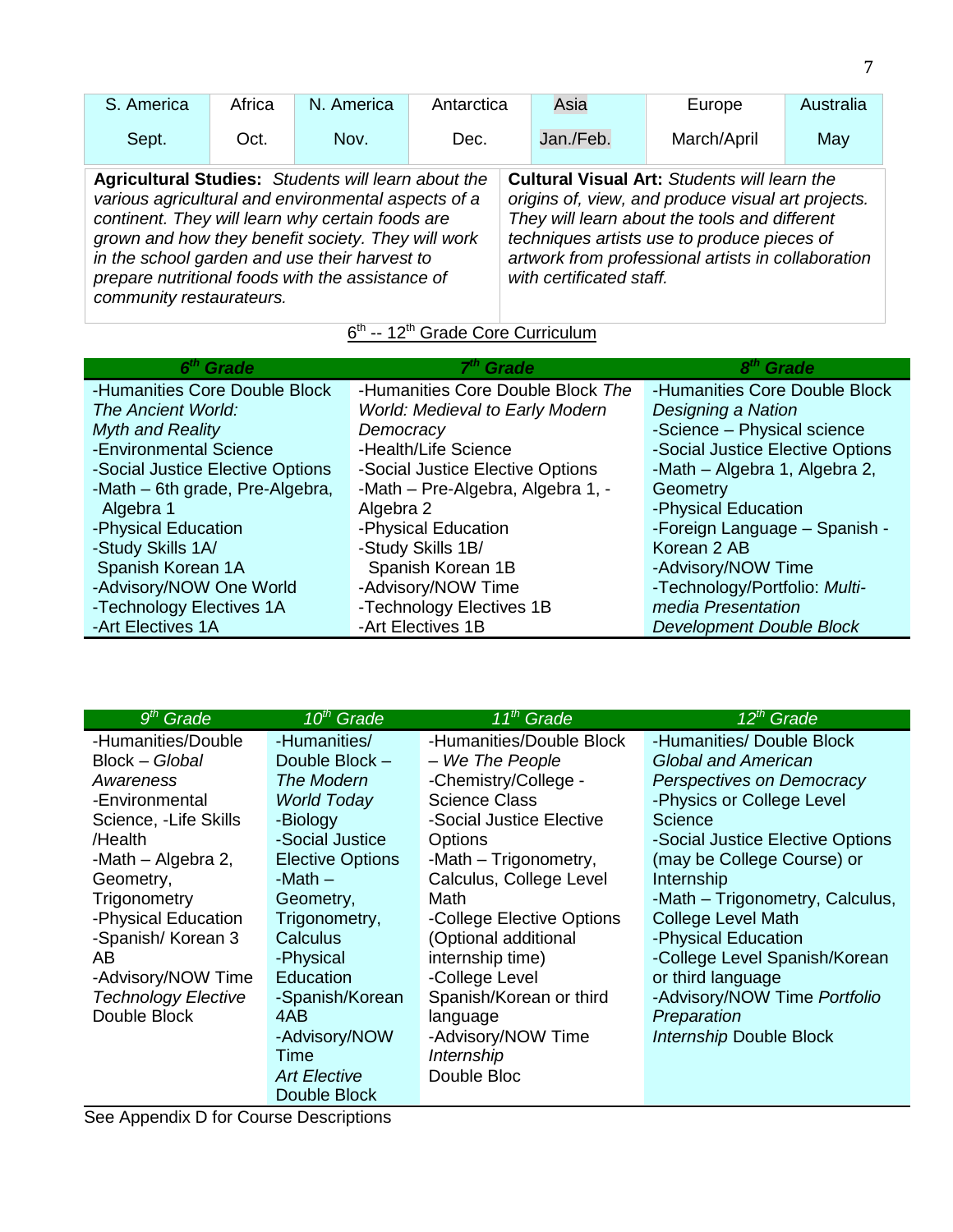#### **E. What community/work-based learning opportunities will be provided and at what grades?**

Research shows that students are more engaged and retain knowledge better when it is embedded and emphasizes real life applications. Therefore, we will include project-based learning and work-based learning whenever appropriate. For example:

**Community Service** K-5: Teacher lead group projects: for example the 4<sup>th</sup> and 5<sup>th</sup> classes hold a book drive to collect books for a homeless shelter. 6-8 (20) hours per year/individual projects. 9-12 (30) hours per year/individual projects

**Internships/ Apprenticeships** Internship coordinator who will assist students in securing internships with community organizations such as: Apple Computer, Constitutional Rights Foundations, Friends of the LA river and Museum of Tolerance.

**School Based Enterprises** NOW Time. Multi-age grade groups that develop plan and execute service learning projects such as a career fair, *AIDs LA fundraiser, Blankets For Buddies, Alex's Lemonade Stands*.

#### **F. Describe the electives curriculum**

#### **Elementary See 3D**

**Middle School and High School** NOW Academy electives will focus on social justice/global awareness, visual perfuming arts, technology, and general electives. Below is a sample of electives offered (for elective descriptions see Appendix D).

| Social<br>Justice/Global<br>Awareness                                                                                                                                                                                                                                                                                 | <b>Visual Performing</b><br>Arts                                                                                                                                                                                                               | <b>Technology</b>                                                                                                                                                                                                                      | Other                                                                                                     |
|-----------------------------------------------------------------------------------------------------------------------------------------------------------------------------------------------------------------------------------------------------------------------------------------------------------------------|------------------------------------------------------------------------------------------------------------------------------------------------------------------------------------------------------------------------------------------------|----------------------------------------------------------------------------------------------------------------------------------------------------------------------------------------------------------------------------------------|-----------------------------------------------------------------------------------------------------------|
| Justice, Law, and 1.<br>Society<br>Law and the<br>Administration of<br>Justice<br>African/African<br>American History<br>Compartive<br>Religions<br><b>Cultural Anthropolgy</b><br>HerStory<br>History of the Middle<br>East<br>Mexican/Latin<br><b>American Studies</b><br>Tutoring for<br>Tomorrow<br>Law and Youth | Dance 1 & 2<br>Chorus<br><b>Beginning Orchestra</b><br><b>Advanced Orchestra</b><br>Theater<br>Stage Design<br>Studio Art 1 & 2<br><b>Art History</b><br>Digital Art<br>Painting 1& 2<br>Drawing 1& 2<br>Photography 1 & 2<br>Film making 1 &2 | Computers 1& 2 Multimedia<br>presentation 1 & 2<br><b>Website Development</b><br>Computer Graphic/Animation 1 & 2<br>Game Design<br>Multimedia publishing<br>8 <sup>th</sup> & 12 <sup>th</sup> grade Multimedia<br>Portfolio/Projects | Yearbook<br>Journalism<br>Leadership<br>College Peer<br>Counselors Internships/<br><b>Work Experience</b> |

## **6-12th Grade**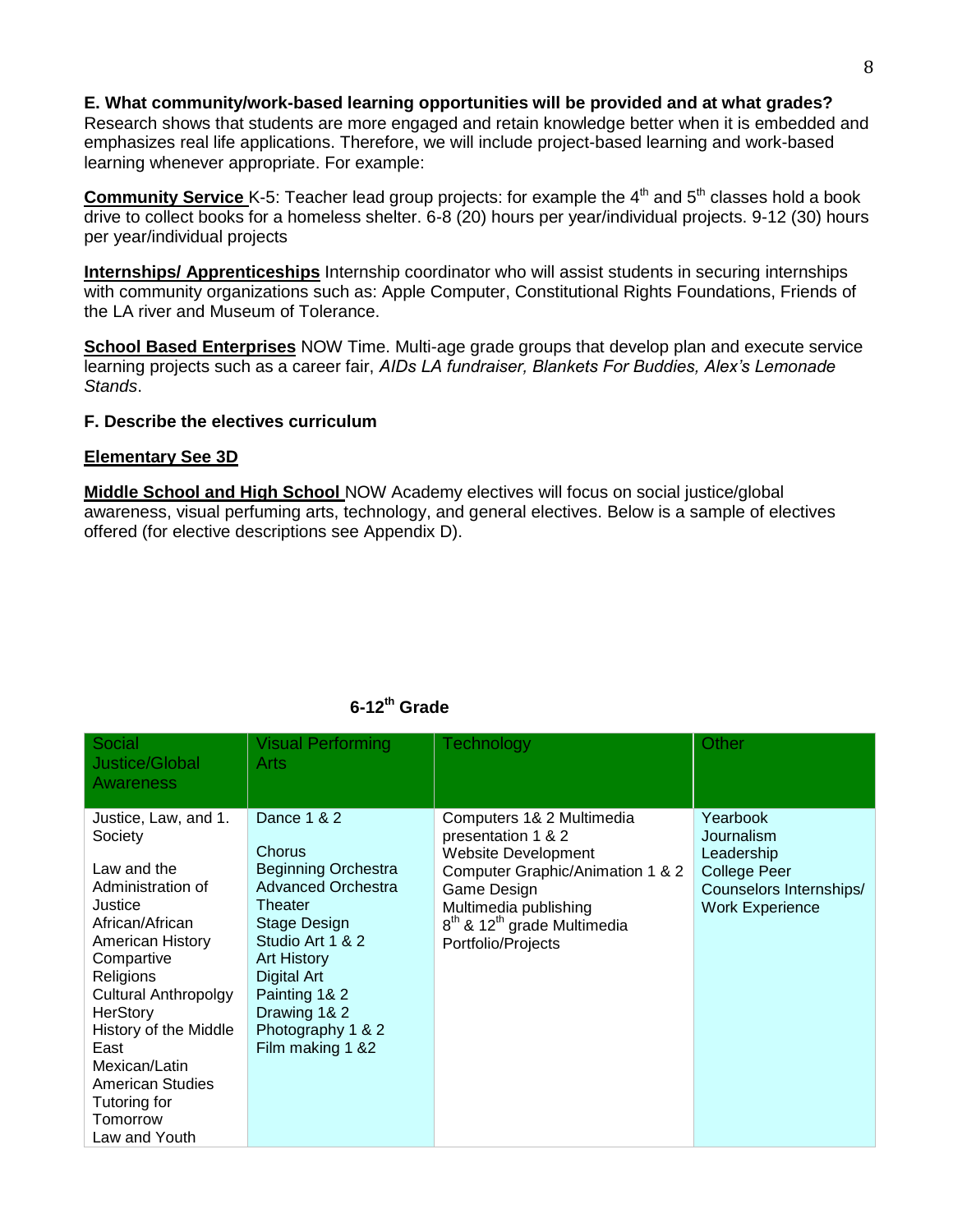## **G. Describe the school's approach to literacy and numeracy instruction across the curriculum.**

K-12 curriculum will be experiential project-based whereby students will be interweaving literacy and number concepts throughout the entire school day. Based on Bruner's spiral curriculum starting in Kindergarten, students will receive intensive phonemic awareness, language instruction and number sense on a daily basis. Once students have mastered phonemic awareness and number sense they will proceed to math mastery skills and literature circles/book talks that coincide with and are continued from the primary grades phonemic awareness and number sense time. Depending on the students' ability level there will be purposeful scaffolding strategies to enable students to meet grade level State Standards. For instance, as students become more proficient readers they will move from guided reading to literature circles and reading for information across the content areas. See 3D.

## **H. How will you involve community resources to enhance the curriculum? See 10A**

#### **I. How will your school close and ultimately eliminate the race achievement gap?**

Historically, impoverished communities have experienced improved conditions through reinvestment from those who have successfully risen from within. Beginning in Kindergarten, students at the NOW Academy will be exposed to successful community members, who will display proper avenues to succeed. Such exposure is designed to aid in lessening, and hopefully eliminating, the race achievement gap. The Organization team will collaborate with teachers and staff to provide a passionate and caring environment, which will follow students' progress from kindergarten to 12th grade. Individualized attention to students, especially those considered "at risk", will ENSURE an emotional and social well being for the entire population. With the help of Pepperdine students, our Mentor Program will partner students with similar cultural backgrounds, providing positive and successful role models. The purpose here is to encourage NOW students to strive for greater achievement, ideally to pursue higher education. To further appreciate the cultural differences that the world encompasses, we will use technological programs to give students the optimum opportunity to evolve into successful global citizens. We will bring in community resources in conjunction with Title I to provide as needed: childcare programs, parent education, nutrition, health, guidance, tutoring, and home visits. The NOW Academy will tailor all interventions to the particular needs of the child and their family.

#### **J. How will the curriculum address the needs of English language learners/students with special needs?**

There will be class sizes of 17 or less to allow for differentiation and individualized instruction. Cooperative model special needs classes will have lower class sizes of 12-14 (see 4D). We feel that this inclusive model at an early age will provide the extra assistance that students with special needs require so that they can successfully access the general education curriculum along side their typically developing peers. NOW Academy will offer Spanish and Korean content classes to challenge gifted students and provide content area access for newcomers while they transition into English. Bilingual teachers and paraprofessional will assist students in their classrooms with primary language support. There will be after school, before school and summer intensive English Language development classes that will focus on vocabulary and oral language development, reading and listening comprehension and speaking. There will be daily English language development (ELD) instruction.

The NOW Academy's project-based experiential curriculum will include thinking maps, realia, tiered assignments and hands-on learning. The NOW Academy will use technological resources such as iRead, Accelerated Reader and Accelerated Math, which have been proven to work with ELL and special need students.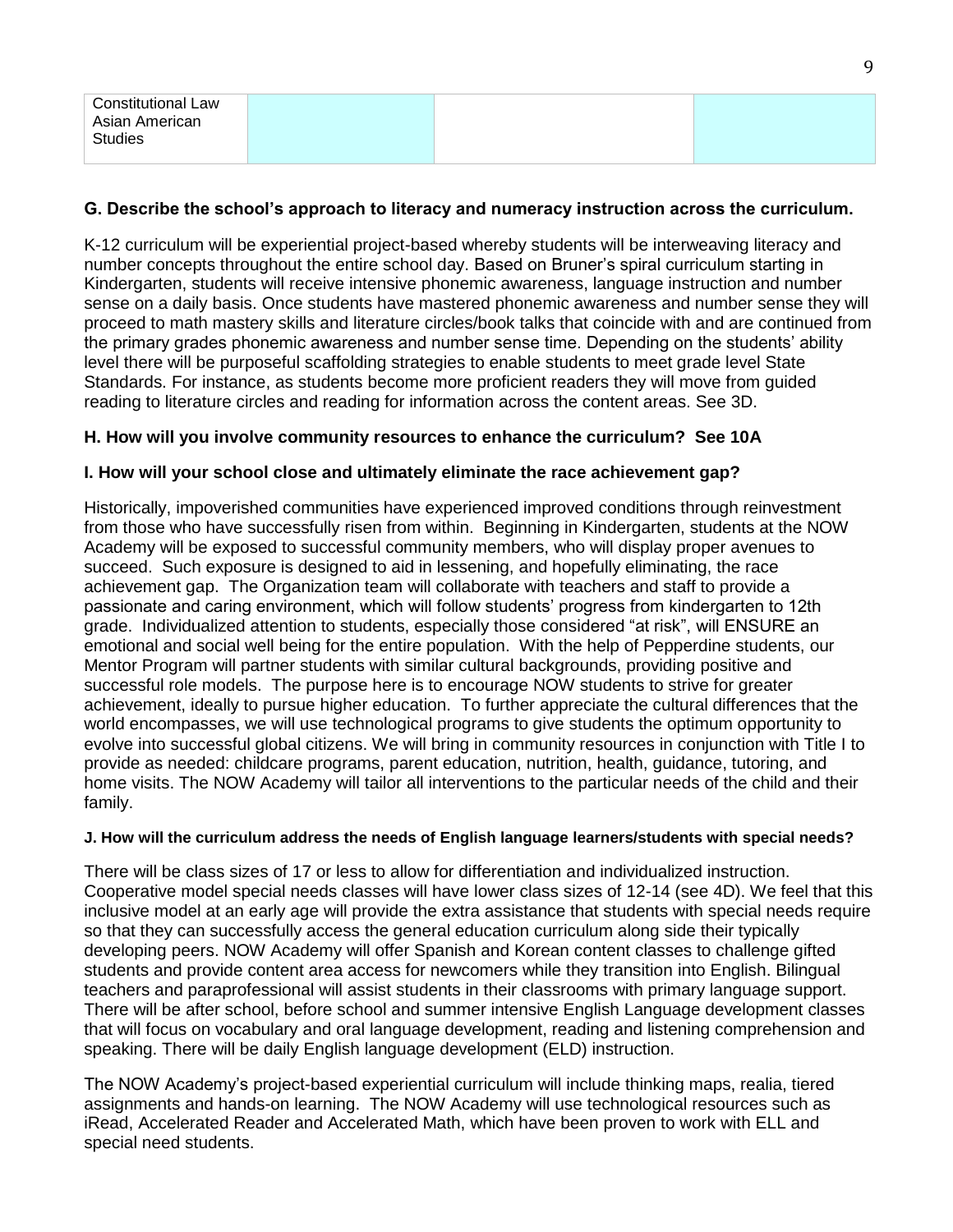## **K. Assessment Philosophy:**

The NOW Academy believes that multiple measures of formal and informal assessments are necessary We will use the data from all assessments for goal setting, planning, adapting/modifying curriculum/instruction and meeting the needs of all learners.

The NOW Academy believes that a combination of traditional standard based assessment, criterionreferenced assessments; project-based/performance assessments and ongoing (**formative**) assessments are necessary to obtain a complete picture of students' needs. When considering this variety of assessments, the NOW Academy considers the project-based assessment to be crucial because they determine whether the child can apply learned knowledge. We believe it is important to assess the development of **cognitive, social, physical,** and **emotional growth** in children. The **process** students take in solving problems, creating products, and arriving at answers is vital to the assessment process. These domains can be measured through patterns in persistence as well as **interactions** with peers. We also believe in measuring the **forms** of student responses. Students should work in a variety of modes of learning, however students have the opportunity to be measured from their modality of strength. To that end, besides the traditional grading system utilized in LAUSD and **summative** electronic portfolios, parents will receive trimester narrative reports.

These reports will specifically detail successes and areas of growth across the curriculum. Narrative reports and electronic portfolios will be vital components of the cumulative record and will accompany the traditional transcript to colleges and universities. The NOW Academy believes that assessment ENSUREs that teachers have accountability to communicate with students, parents, and other professionals.

NOW Academy realizes that it is important to use a variety of strategies to assess. Students will set **goals for learning** each trimester and participate in the creation of grading rubrics. They will **selfassess** and reflect in their own accomplishments. Using explicit standards and expectations, students will make use of **criteria charts, rubrics,** and **models** to demonstrate mastery of the California Content Standards.

Through the data gathered from **formative assessments**, teachers will improve instructional methods and student feedback. Learning begins by first understanding the background of students. Through the use of a **home survey,** teachers will establish a school/home connection, and allow parents to participate in setting goals for their children. **Anecdotal records** will allow teachers to observe and monitor growth in students. **Observations** in the areas of oral, written, and performance will be utilized. Data gathered from these assessments will be used to determine whether students are making adequate growth during the year. Based on the data, the teachers will adjust instruction, use intervention strategies, or differentiation strategies to allow students opportunities for optimum growth. **Performance assessments** will be used to measure for mastery. Students will create **electronic portfolios** to demonstrate growth and mastery of grade level standards.

We realize that **summative tests** have limitations, however they do provide valuable data on instructional programs and services being implemented. Through the use of **unit assessments, diagnostic assessments,** and **standardized testing**, we will evaluate how the programs are meeting the needs of all students. The **data** will guide our curricular and instructional decisions for students as a whole as well as individuals. The faculty will be meeting weekly to analyze and discuss how to adjust curriculum and assessment tools, and determine best practices for instruction. Curriculum and assessment will always evolve to meet the needs of the ever-changing student body.

## **L. How will your school use assessment autonomy to maximize student learning?**

The current grading system and "canned" pre-set comment codes utilized by LAUSD do not provide significant information to students or parents as to their progress in any class. Therefore, the following assessment strategies will be implemented to create a superior assessment reporting system.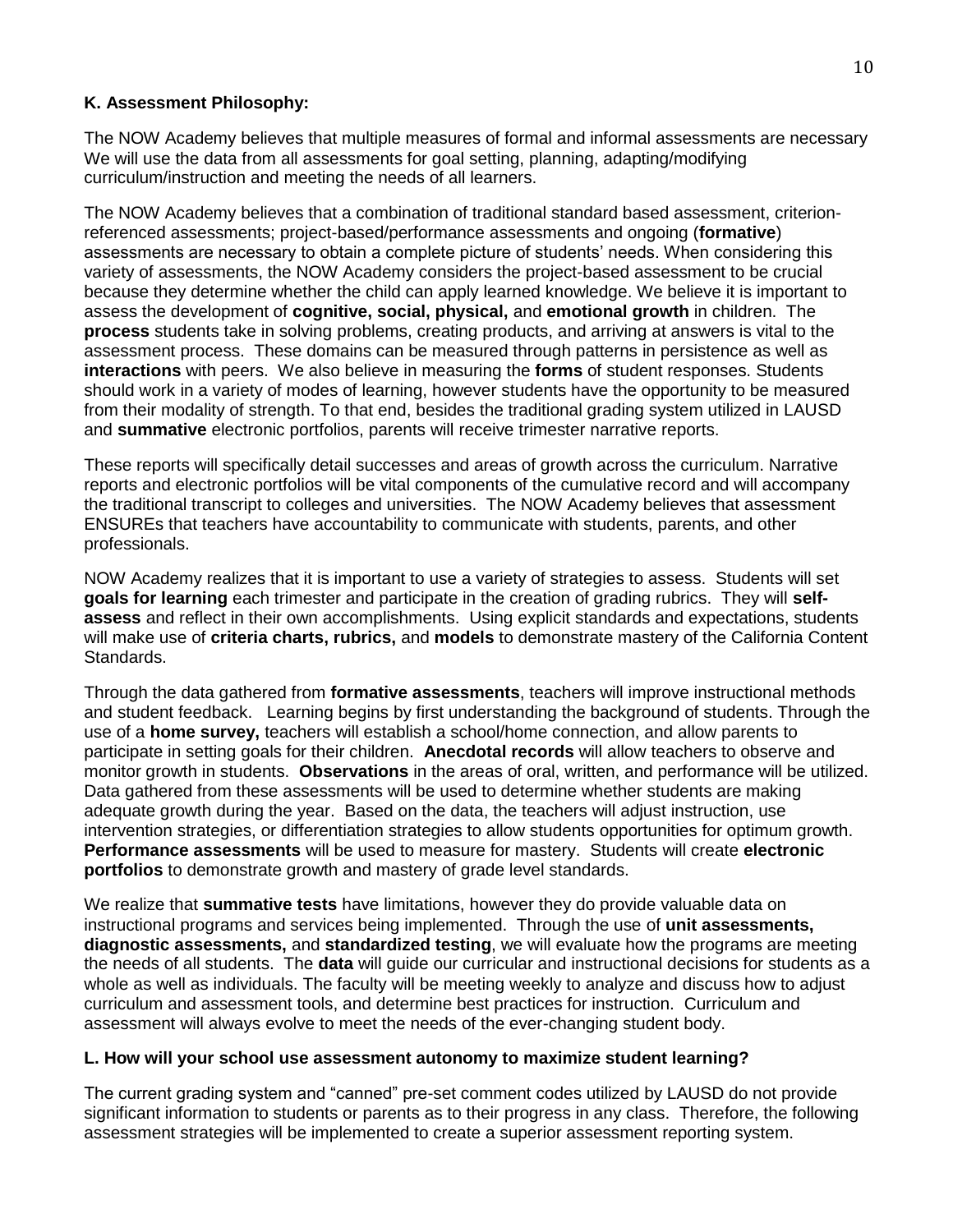Parents will have total online access to students grades from beginning of trimester

Addition of plus (+) and minus (-) to the letter grade used in middle school and high school report cards

Narrative reports will be used in grades K-12 each trimester grading period

Two additional parent/teacher/student conferences throughout the school year (4 total)

Student/parent/ teacher action plans co-developed to find appropriate methods to improve learning

Student led conferences scheduled with advisers to discuss trimester grades

ePortfolio assessments will be a critical component for grade level promotion

Project-based performance assessments that show mastery of CA and National Standards

No 1<sup>st</sup> grade CST

NOW Academy developed performance-based and criterion referenced quarterly assessments in place of LAUSD quarterly assessments.

#### **M. Describe your proposed plan to assess student performance beyond the California Standards Test. What formative and summative measures will you use to determine student progress and success?**

Formative assessments will be varied and constructive in nature: they will be used to further student's development. The summative measure will be a final ePortfolio each year. Which demonstrates the standards of the standards required to move to the next grade level.

In addition to classroom assessment, the NOW Academy will require students to prepare and present technology-based presentation incorporating social justice/global awareness and environmental science at the end of their  $5<sup>th</sup>$ ,  $8<sup>th</sup>$  and 12<sup>th</sup> grade school years. For each student, these projects will allow the opportunity to express, in their terms, how the curriculum has impacted their own life and how they have become exposed to social justice/global awareness, and environmental science. The quality and quantity of information presented from the students is a subjective amount, and, therefore, rubrics will be established that clearly delineate the specific requirements for each project. Additionally, periodic "checkpoints" throughout their school year will allow for teachers to monitor the accumulation and progress of information gathered by each student. For those who do not complete these periodic assessments adequately, additional study hall, summer school, after/before school time will be required.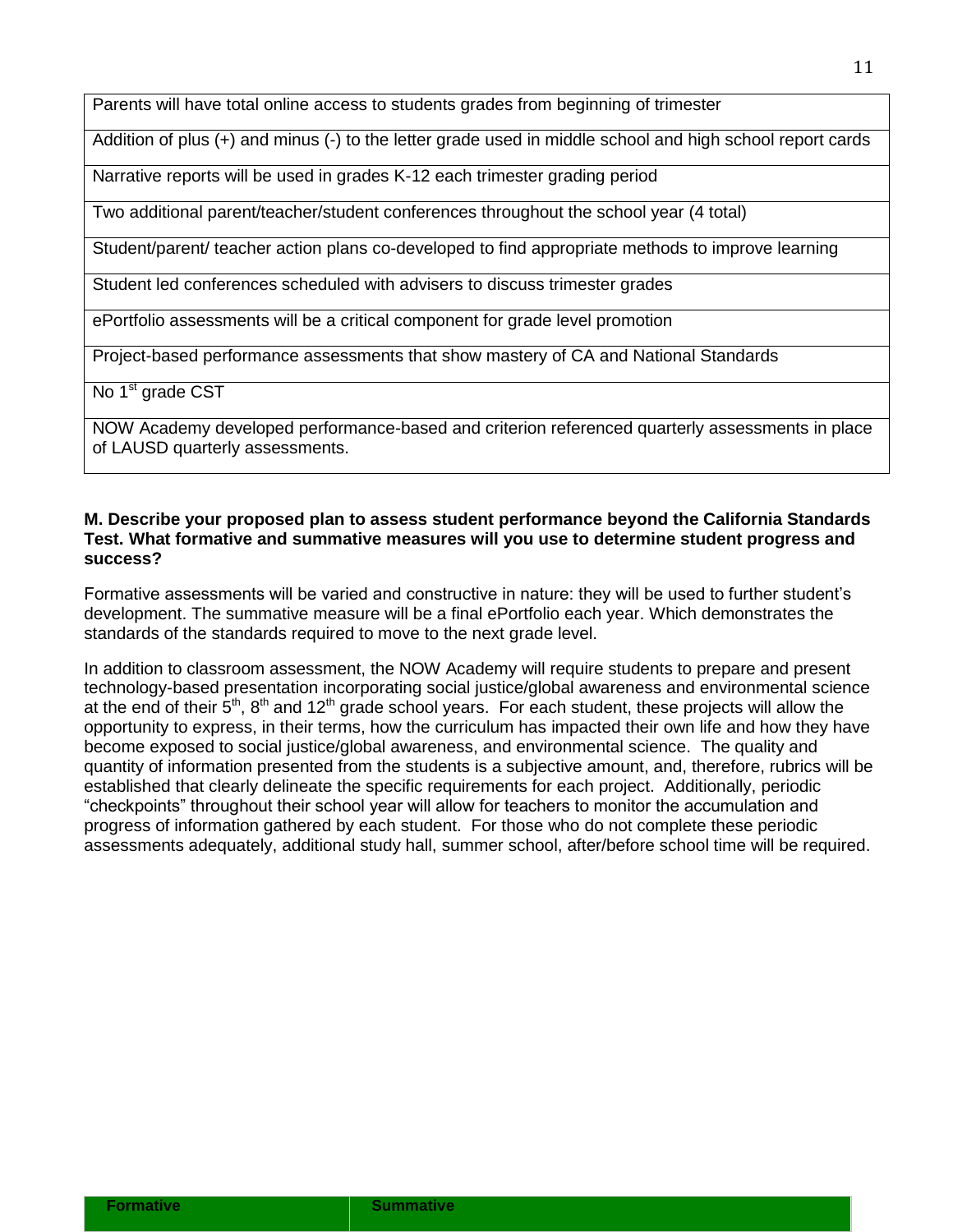| <b>Running Records</b>                                  | End of Unit Assessments-written, oral, technology-based                                       |
|---------------------------------------------------------|-----------------------------------------------------------------------------------------------|
| <b>Observational Checklists</b>                         | Trimester narrative reports, report cards, parent conferences                                 |
| <b>Student Work Samples</b>                             | ePortfolios                                                                                   |
| <b>Weekly Curriculum-based</b>                          | End of unit Multi-media presentations                                                         |
| assessments                                             | End of year Multi-media technology presentation                                               |
| Math Facts Journeys to the Moon                         | 5 <sup>th</sup> grade culminating Multi-media Powerpoint presentation                         |
| Accelerated Math/Accelerated<br>Reader/www.starfall.com | 8 <sup>th</sup> grade culminating Multi-media presentation                                    |
| Teacher created ongoing<br>assessments                  | 12 <sup>th</sup> grade culminating Multi-media project to be presented to entire<br>community |
| Performance-based assessments                           | Performance-based assessments (ex: Moot Court)                                                |
| Criterion-referenced                                    | Criterion-referenced                                                                          |

For each student, the culmination project will be a multi-media exercise, requiring the incorporation of technology, various art forms and an oral presentation. Students will be assessed on information gathered, project organization, incorporation of various presentation modes and their overall presentation. These culmination projects are not only designed as an end-of-the-year project, but more importantly, to expose the students to Global Citizenry throughout their educational journey and to then allow them to express the personal impact felt. The following are the specific areas that will be examined. For the 5<sup>th</sup> grade: "How Am I A Global Citizen"? In 8<sup>th</sup> grade: "What Do I Like About My Community – And How Would I Change The Things That Need Fixing"? For the 12<sup>th</sup> grade: "What Have I Done As A Global Citizen And What Plans Do I Have To Continue"? As with our philosophy, seniors will be required to present part of their project in one of the foreign languages that they have studied throughout their NOW Academy years. They will be asked to assess their own strengths/weaknesses and growth throughout their education. They will reflect upon the impact they have felt from the various internships and service learning with which they have become involved. Each student will compile a "electronic portfolio" which will provide multiple pathways for them be it college or career.

#### **N. What data, including ISIS, will the school collect to measure student progress? How will this data be used to assess student needs, intervene with students who need additional help, and improve instruction?**

We believe that multiple measures of formal and informal assessments are necessary for assessment. Assessment is an ongoing cycle of assessment, planning, implementing and assessing. We will use the data from all assessments for planning, goal setting, and meeting the needs of all learners. Teachers, students, and Organizational Team members will analyze data weekly. They will use this data to plan, create, adapt and modify curriculum and instruction to ENSURE best practices and optimal learning for **all** students.

ISIS will provide daily information on attendance and report card grades both internally and, with password protection, externally to students and parents. A more complete picture can be garnered by looking at a wide variety of indicators: student work, observation, surveys, suspension reports, class room visits, standardized and curriculum based assessments, portfolios, performances, activities, exit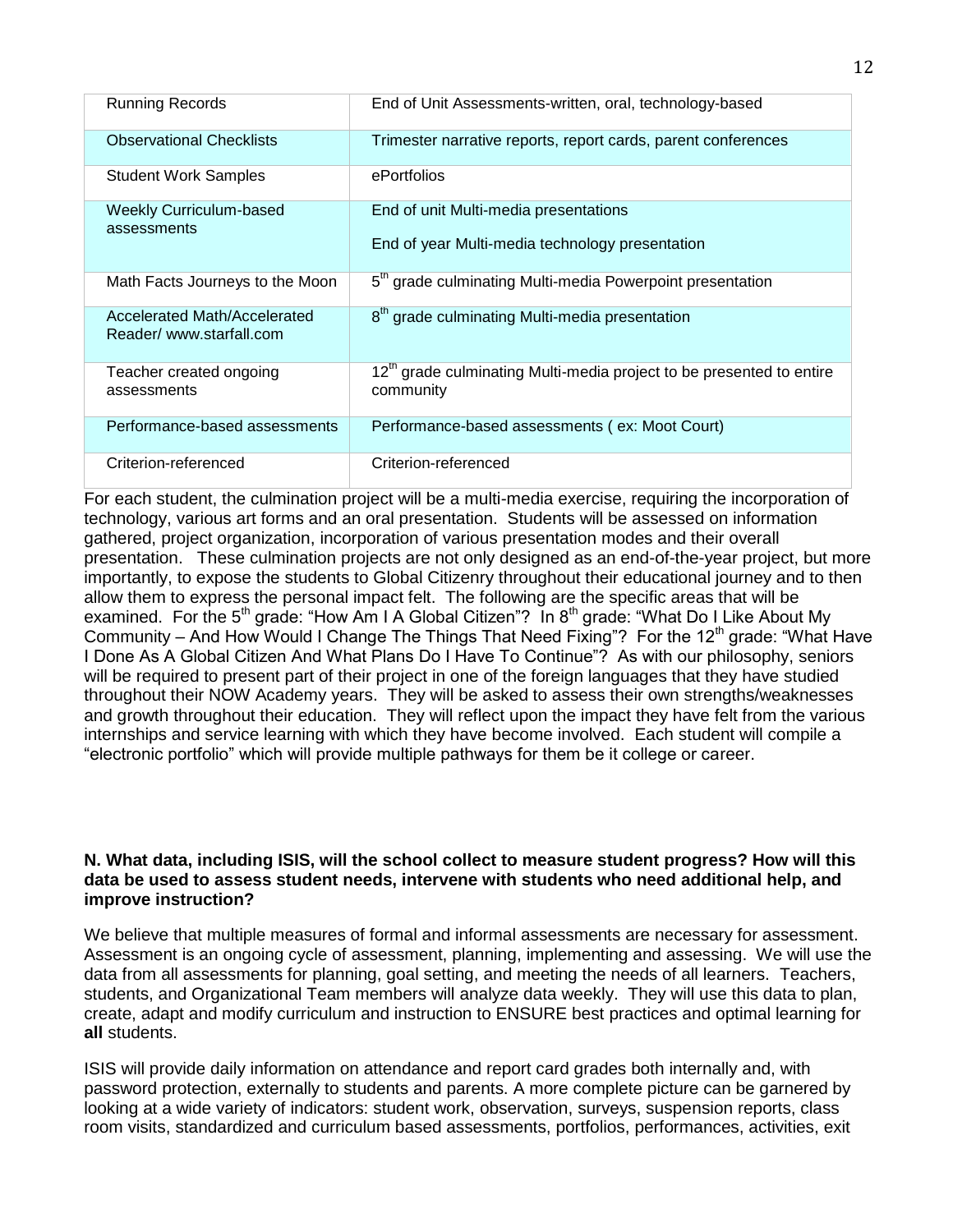interviews, drop out rates, anonymous comment boxes, teacher reports, student study team reports, counselors reports, graduation rates, and college acceptances.

Intervention Model: This model is designed to maximize student achievement. To provide the greatest service to students in need of intervention, As school staff member will work closely with the teacher and the student both in and out of the classroom to ensure success. This model for intervention is for both academic and behavioral purposes. We will use the Student Success Team(SST) process to set goals, analyze data, and to determine the most effective interventions



#### **O. Describe the proposed graduation requirements. How will you measure student progress to determine whether they are ready for graduation? See: 3D, 3M, 3N & Appendix C**

Students at the NOW Academy will meet and in most instances exceed the number of years required in the A-G requirements. Our rigorous curriculum will prepare students for admission to any university. Students will graduate the NOW Academy with more than 270 credits. NOW requires 4 years of history (A), 4 years of English (B), 3 years of math(C), 3 years of science (D), 3 years of foreign language (E), 1 year of VPA (F), and 2 years of social justice electives (G). Beyond the course requirements students will feel prepared to work in numerous careers especially those dealing with law, social justice, global studies and environmental science through our required internship/work experience requirement as will our Washington DC, Jamestown, Williamsburg, and Gettysburg Junior year study program. Our ECHO program will give high school freshman and sophomores opportunities to live in the outdoors and care for our environment. SOAR, our college preparation retreats for Juniors and Seniors will help these students be ready for the college application process. Our culminating graduation multimedia project/presentation will have seniors exploring and explaining the growth they have achieved in becoming global citizens.

# **4. Schedule**

## **A. Describe the school calendar and daily schedule for both faculty and students.**

The school will follow a traditional calendar of LAUSD with the same holidays. There will be 180 days of instruction and two pupil free days. Teachers will have two weeks of professional development in the summer. Teachers of all three divisions will have the same reporting times and hours 7:45AM to 3:00PM. Elementary student (K-5) school hours are 8:30AM until 3:00PM. Middle and high school (6-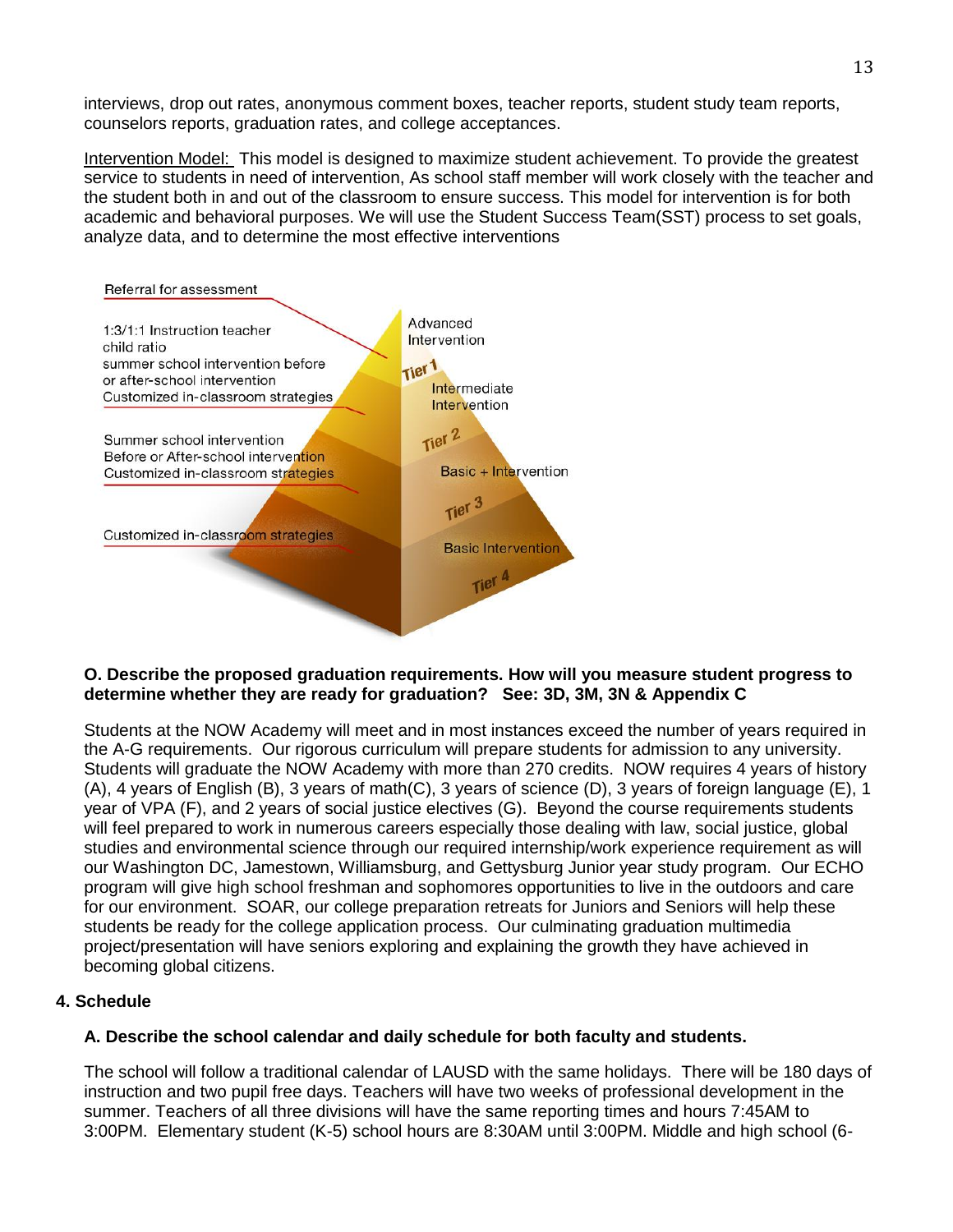12) student hours are 7:50AM until 3:00PM. All three divisions have early dismissals on Tuesdays at 2:00 PM and Fridays at 2:30 PM (2:20 for 6 – 12) to allow for professional development and common planning. Middle and High schools will have early dismissals on Thursdays at 2:20PM for additional Professional Development. Elementary faculty will meet daily at 7:45 – 8:30 for professional development. See 4B

-There will be before school tutoring programs beginning at 7:00AM in the morning and after-school programs from dismissal until 6:00PM.

-Elementary Schedule: See 3D

| Time               | <b>Mon.Weds</b>  | Tues. Thurs.                                                              | Fri. Time             | Fri.                 |
|--------------------|------------------|---------------------------------------------------------------------------|-----------------------|----------------------|
| $7:50 - 9:20$      | <b>Block A</b>   | <b>Block E</b>                                                            | $7:50 - 9:50$         | Advisory<br>NOW Time |
| $9:20 - 9:35$      | <b>Nutrition</b> | <b>Nutrition</b>                                                          | $9:50 - 10:05$        | <b>Nutrition</b>     |
| $9:40 - 11:20$     | <b>Block B</b>   | <b>Block F</b>                                                            | $10:10 - 11:50$       | <b>Block H</b>       |
| $11:20 -$<br>11:50 | Lunch            | Lunch                                                                     | $11:50 - 12:40*$      | Lunch                |
| $11:55 - 1:25$     | <b>Block C</b>   | <b>Block G</b>                                                            | $12:45 - 2:15$        | Block I              |
| $1:30 - 3:00$      | <b>Block D</b>   | $1:30 - 2:00$<br>Advisory<br>$2:00 - 3:00$<br>Professional<br>Development | $2:20-3:00$<br>Common | Planning             |

# **Sixth – Twelfth Grade Block Schedule**

 \* Lunch on Friday is extended for clubs, presentations, pep-rallies, etc.\* Lunch on Fridays is extended for clubs, presentations, pep-rallies, etc.

#### **B. How will you use scheduling autonomy to maximize collaborative planning and professional time for faculty as well as learning time for students?**

The NOW Academy will use scheduling autonomy to have a longer school day for certificated staff members to ENSURE adequate time for professional development and collaborative common planning time.

**K-12:** There entire school (K-12) professional development every Tuesday from 2:00 to 3:00 and Fridays from 2:30 to 3:00 pm. This will facilitate articulation, continuity, team-building and common planning among all grade levels k-12.

**K-5**: Elementary students begin their school day 30 minutes later than their upper schools counterparts. Faculty members of the elementary schools will use this 45- minute morning block for collaborative content area/grade level planning, preparation, analyzing of data, and professional development (for description see 5A).

- Mondays: same subject matter partners will meet for long/short term planning, preparation, discussion of issues, and data analysis. Once a month articulation K-5.
- Tuesdays: technology training where teachers will use their laptops to connect to experts around the world, learn how to develop web pages, instruction and practice on software, video conferencing and how to program MicroWorlds.
- Wednesdays: teachers will meet with their team teacher partner to discuss student progress across the subjects, analyze formative data on individual students, preparation, short/long term planning, peer coaching and portfolio assessments.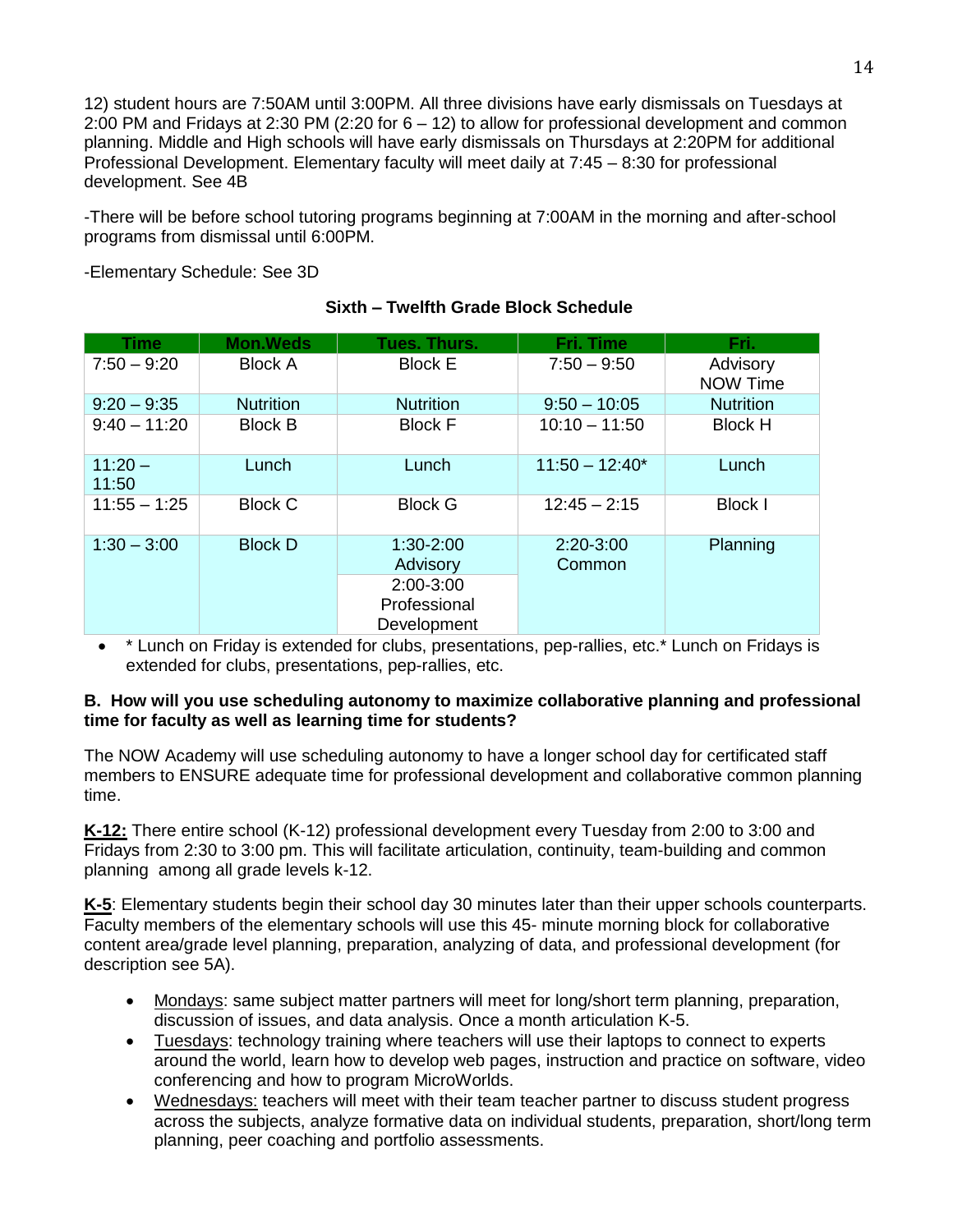- Thursdays: special needs/gifted and "at-risk" intervention, assessment, case-studies and professional development.
- Fridays: looking at student work, assessment, data analysis and planning/preparation for the upcoming week.

# **C. How will students and faculty be grouped for instruction?**

All teachers will be instructing students in their areas of passion and expertise. Elementary faculty will either teach language art/social science/social justice or science /math. These subjects will be taught on alternate days either Monday/ Wednesday or Tuesday/Thursdays. Students will move between their two classrooms, thus preparing them for middle and high school. (See 4D).

# **D. What are your target class sizes and teacher loads?**

There will be 68 students per grade level in K-12. Our class size will be 17 students per class, this will allow teachers to differentiate instruction for all students especially ELL, gifted and special needs students. The NOW Academy will be instituting a "cooperative model" for special education in the elementary school. This model will have a general education teacher and a special education teacher combining their classes to teach collaboratively in two adjoining classrooms. Therefore cooperative model classrooms will have a reduced class size of 12-14.

| <b>Department/Grade</b><br>Level | # Students                  | # Adults                       | # Adult job titles                                                                                                                                                                     |
|----------------------------------|-----------------------------|--------------------------------|----------------------------------------------------------------------------------------------------------------------------------------------------------------------------------------|
| $K-5$                            | 408 (68 per<br>grade level) | 23.5(4)<br>per grade<br>level) | 18 Elementary teachers, 5 Special Education<br><b>Teachers</b><br>5 Resource Specialist                                                                                                |
| Middle School                    | 204 (68 per<br>grade level) | 27.5                           | Humanities: 9<br>Mathematics: 3<br>Science/Health: 5                                                                                                                                   |
| <b>High School</b>               | 272 (68 per<br>grade level) |                                | <b>Physical Education: 2</b><br>Foreign Language: 3<br>Social Justice/Study Skills/Life Skills: 3, Resource 2.5                                                                        |
| Leadership Team                  |                             | 5.5                            | 1 Technology Director (K-12)<br>1 Education Specialist Director(K-12)<br>1 Elementary Director<br>1Middle School Director<br>1 High School Director<br>.5 Consulting Retired Principal |
| <b>Support Staff</b>             |                             | 5.7                            | 1 K-5 Counselor<br>16-8 Counselor<br>19-11 Counselor<br>1 12 <sup>th</sup> /College Counselor<br>1 School Psychologist<br>.5 Nurse<br>.2 Librarian                                     |
| <b>Total</b>                     | 884                         | 62.2                           |                                                                                                                                                                                        |

# **5. PROFESSIONAL DEVELOPMENT:**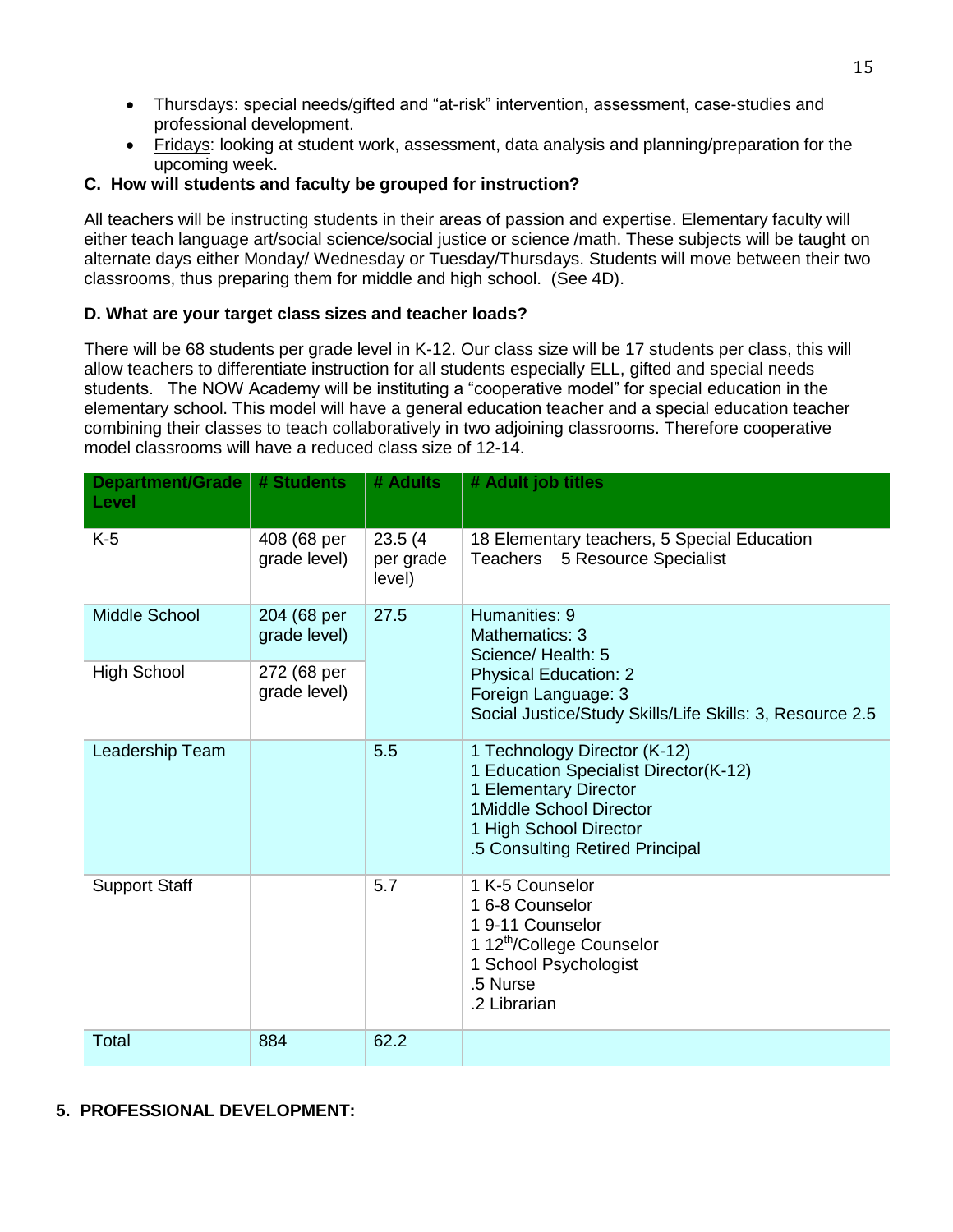#### **A.How will you use professional development autonomy to build an adult collaborative community in which faculty have ample time to collaborate in improving instructional practice and student learning?**

The NOW Academy will be a professional learning community where all stakeholders are learners. Scheduling autonomy allows us to set aside weekly school wide K-12 professional development time. All three divisions at the NOW Academy have Tuesdays from 2:00-3:30 and Fridays from 2:30-3:30 scheduled for professional development and co-planning. Elementary teachers will have 45 minutes before school for collaborative planning, professional development needs, assessment, unit planning, content area planning and preparation (See Section 4B). Middle and High school staff will have common conference periods per subject for common collaborative planning and preparation and they will meet on Thursdays 2:00 – 3:30 as a faculty to continue department, grade level and WASC accreditation professional development. This will facilitate collaboration in all areas of assessment, planning, peer coaching, peer review, data analysis and preparation of curriculum. (See section 4B, 5A for professional development topics).

The NOW Academy will start every year with a two-week summer retreat where the main concentration will be team-building to ENSURE a collaborative community focused on the NOW mission and vision. For example, part of the team-building activities will be a two-day ropes course at Wasewagon Camp and Retreat. Besides creating a stronger more cohesive faculty, the staff will have hands on training with the ECHO curriculum, thus making the faculty a vital component of our outdoor education program. Other crucial elements of summer professional development will be intensive technology preparation, social justice curriculum, positive behavioral support (PBS), training in methods of instruction for projectbased curriculum and assessment.

### **B.Describe the proposed plan for providing faculty with professional development, including on the school's social justice theme, and the schedule in which professional development will occur.**

## **See 4A, 4B, & 5C**

For the first three months we will follow the schedule below in order to achieve our mission and vision will be infused throughout the curriculum. It will ENSURE a successful beginning for our teachers/students. In the following months we will rotate social justice/global awareness with environmental awareness training. Supporting and intergrading students will be rotated with data analysis/curriculum development. Fridays will be for data analysis, teacher portfolio evaluations and instructional preparation.

## **Monthly Schedule for Tuesdays Schoolwide Professional Development Time (2:00-3:30PM)**

1<sup>st</sup> Tuesday- Museum of Tolerance, Center for Human Rights, or the Center For Civic Education will provide training on their curriculum emphasizing NOW's three social justice tenets of Citizenship, Service-Learning and Human Rights.

**2 nd Tuesday-** Technology training coordinator

**3 rd Tuesday-** Supporting and integrating special needs, ELL, and gifted students (e.g. Positive Behavior Support (PBS) and differentiation).

**4 th Tuesday-** Environmental Awareness/ Being Green ( Friends of the LA River)

## **6. Staffing**

## **A. How will you use staffing autonomy to create optimal learning cultures for students?**

Staffing autonomy will allow the NOW Academy to assemble a diverse group of individuals, dedicated to the overall philosophy and mission of the school. Students thrive in an environment of successful mentors who represent the diverse make-up of the student body and the local community. The hiring process will be conducted by the Instructional Governing Board, enabling the NOW Academy to hire:

- o Outside "experts" to team teach alongside credentialed teachers
- $\circ$  Faculty members who are experts and passionate in content areas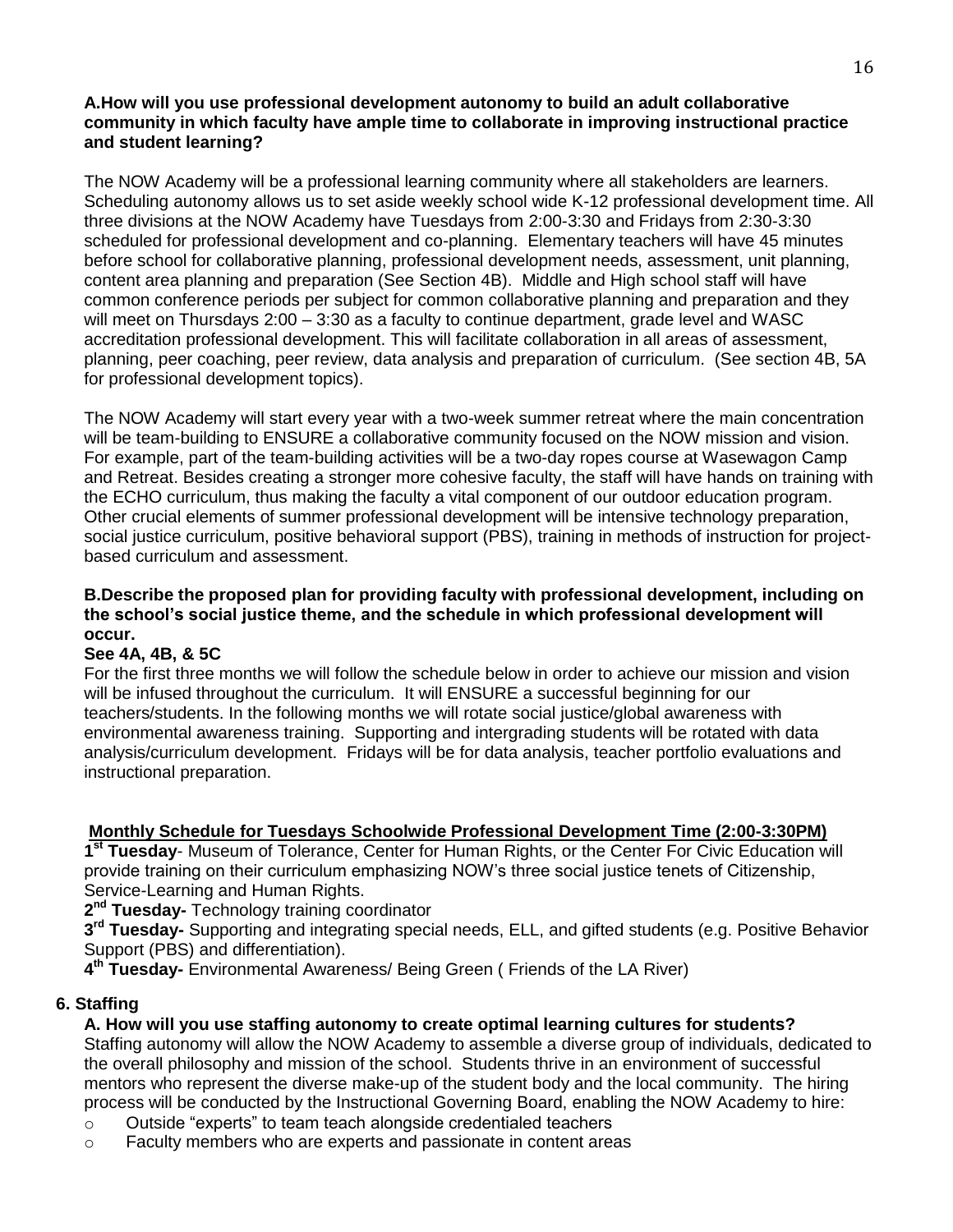- o Staff members who believe in NOW's Mission and Vision
- o Highly qualified staff from within and outside of LAUSD

#### **B.What is the proposed staffing plan for the school? (For K-12 schools, describe the staffing patterns at both the elementary and secondary levels.)** See 4D

## **C. What will be your staffing pattern to ENSURE adequate instruction and services to special education students and English Language Learners?**

All staff will be highly qualified teachers, who bring a genuine concern for the advancement of children through the educational process. Resource personnel will team- teach in the classrooms, and an educational specialist will be coaching /assisting teachers to maximize instructional techniques and services for students of need. The NOW Academy's design team includes experienced personnel in special education, who will be a vital part of the daily operation of the school. In addition to a personal dedication, the staff will be comprised of:

- o All teaching staff will be either BCLAD, CLAD, or SB69 credentialed
- o Bilingual teachers
- o All teaching assistants will be bilingual
- o 5 credentialed education specialists
- o 3 RSP teachers
- o 7 special needs paraprofessionals
- o CLAD/multiple subjects credentialed/ Tier II education specialist on the Organizational Team

## **D. Describe the evaluation process for teachers.**

## -Peer and administrative review

-Educators will provide lessons and the standards that will be taught for a scheduled evaluation. Teacher and evaluator will review the content and make alterations if needed. Teachers will be observed and assessed. A conference will be held after the observation. Additional observations both scheduled and unscheduled will occur from October thru mid-March. By April 1, renewal of a one-year teaching agreement will be signed.

-Educators that seem to be having difficulty will be assisted by a peer. Educators will have opportunities to observe best practices of other on-site educators.

## **E. How will the school recruit and select staff and leadership?**

**-**Advertisements in Edjoin, Edutopia magazine, Education Week, the LAUSD website and word of mouth will be the main forms of announcing open positions.

-When possible, teachers will be observed in their current positions to evaluate their natural teaching methods and how they interact with students and faculty.

-Teachers and the administration team- division heads will be selected based on their passion and dedication to the teaching profession, their willingness to share and teach other adults as well as students, and their kNOWledge of the field/position they will hold at NOW.

## **7. Governance**

## **A. How will you use governance autonomy to create a culture of shared leadership and decision making focused on high student performance?**

The NOW Academy truly believes in a cooperative form of leadership. The Academy will be organized in a manner in which all stakeholders will participate in the decision making process through consensus on school-wide issues. This autonomy will allow the NOW Academy to run its day-to-day operations through the use of a team of highly qualified educators who have administrative credentials, masters, doctorates, and National Board certification. They will both instruct in the classroom part time and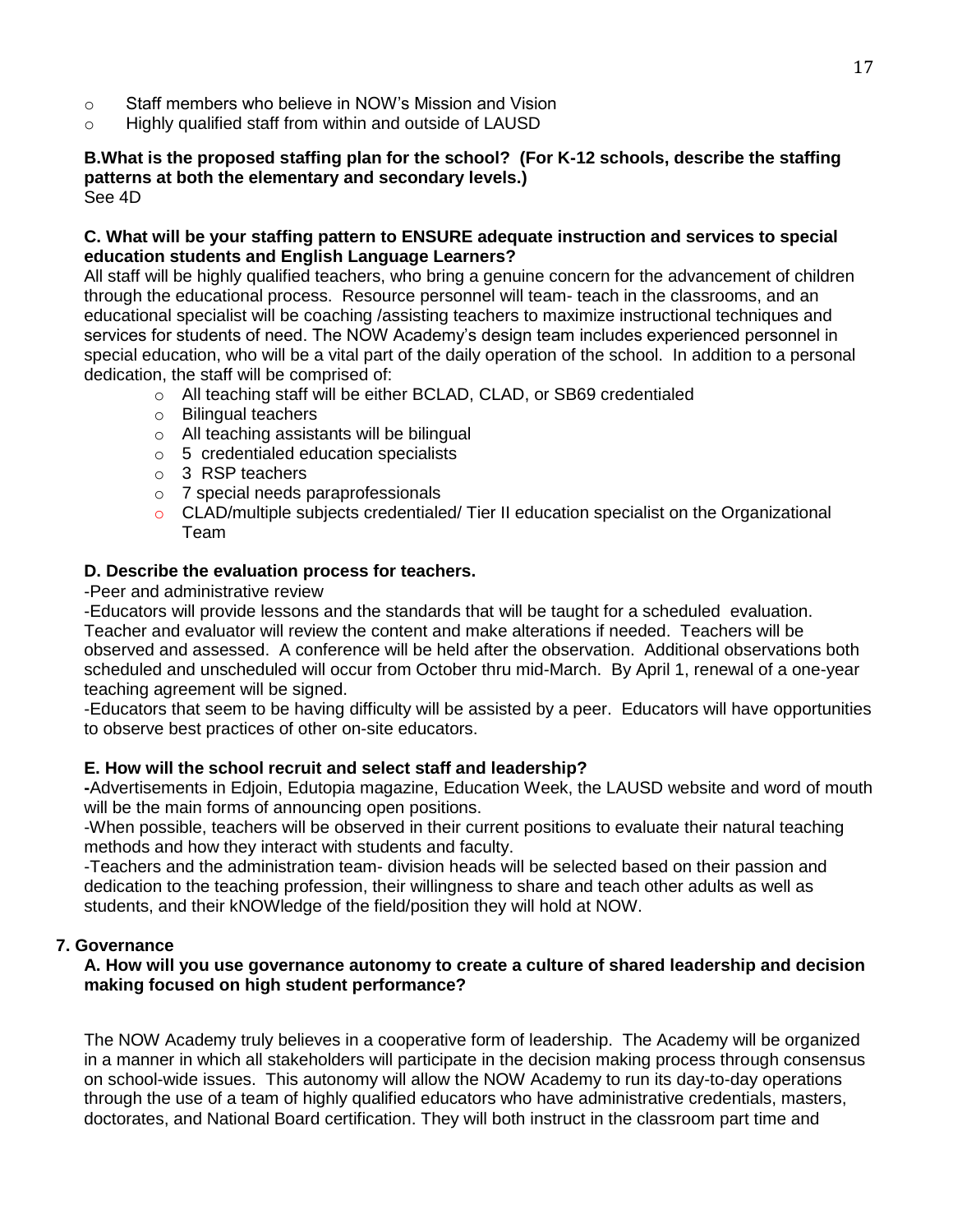perform administrative duties. This autonomy will also allow the NOW Academy to have the following groups share in the leadership and decision making process. See 7B

This autonomy will allow the NOW Academy to hire highly qualified faculty and staff who share the NOW Academy's vision and mission.

- Autonomy to determine the hiring of highly qualified and dedicated teachers, staff members, and community volunteers, thereby allowing members of the administrative team to actively recruit faculty and observe potential hires in their current teaching positions.
- Autonomy to determine the daily, weekly, monthly, and yearly schedule of courses, extra curricular activities and events
- Have a powerful network of educators, staff members, community members/leaders, and students who work together to make important decisions
- Allow students and parents to be involved in the decision making
- All members of the staff and students will stay focused on the NOW Vision and Mission and will adhere to it at all times
- All stakeholders will have input on school policies, the school's progress, evaluations, elections, etc…
- There will be an overall consensus on all school-wide issues before they are finalized
- Be able to adjust quickly in response to educational data by creating staff developments, allocating resources, and modifying instruction and intervention techniques.
- Develop collaborative accountability

## **B. What is the proposed leadership structure**

The NOW Academy will be founded on a model of cooperative leadership, where all members of the school community share decision- making. The following groups provide the school with the decisionmaking structure and organization that are a part of our mission and vision:

- 1. The Governance Board –The school will be governed by a Governance Board, which will comply with the School Site Council Model as established in the approved RFD. It will be comprised of 13 members: 1 principal, 4 teachers, 1 staff, 3 students, and 4 academic/community member/parent. The Governance Board will be responsible for approving the annual budget, the annual electionto-work agreement, setting school policies such as promotion/retention, and recommend the selection of Organizational Team (with the Superintendent having final authority). It will meet as needed.
- 2. Instructional Leadership Team The primary purpose of this board will be to maintain the mission and vision of the NOW Academy. The Instructional Leadership Team will include the Organizational Team, one instructional teacher leader from every grade level, several Pepperdine representatives, and a representative from Apple Computers. The board will oversee school progress, hiring, Organizational team evaluation, the budget, school policies, data analysis, recommendations for program improvement, and the election-to-work agreement. To avoid conflicts of interest at the school site, the chairperson of the Board will be selected from amongst the community and Pepperdine representatives. The instructional governing board will meet monthly.
- 3. Organizational Team Technology Director, Elementary Director, Middle School Director, High School Director. They will meet weekly to coordinate scheduling, discipline plans, articulation between the 3 schools, special issues, and meeting district mandates.
- 4. Circle of Friends Teams Students, parents, family members, teachers, service providers, and special education designee. For students with severe needs that are fully integrated into general education classrooms, monthly meetings will convene to discuss individual students' strengths, needs, and curriculum adaptations and modifications.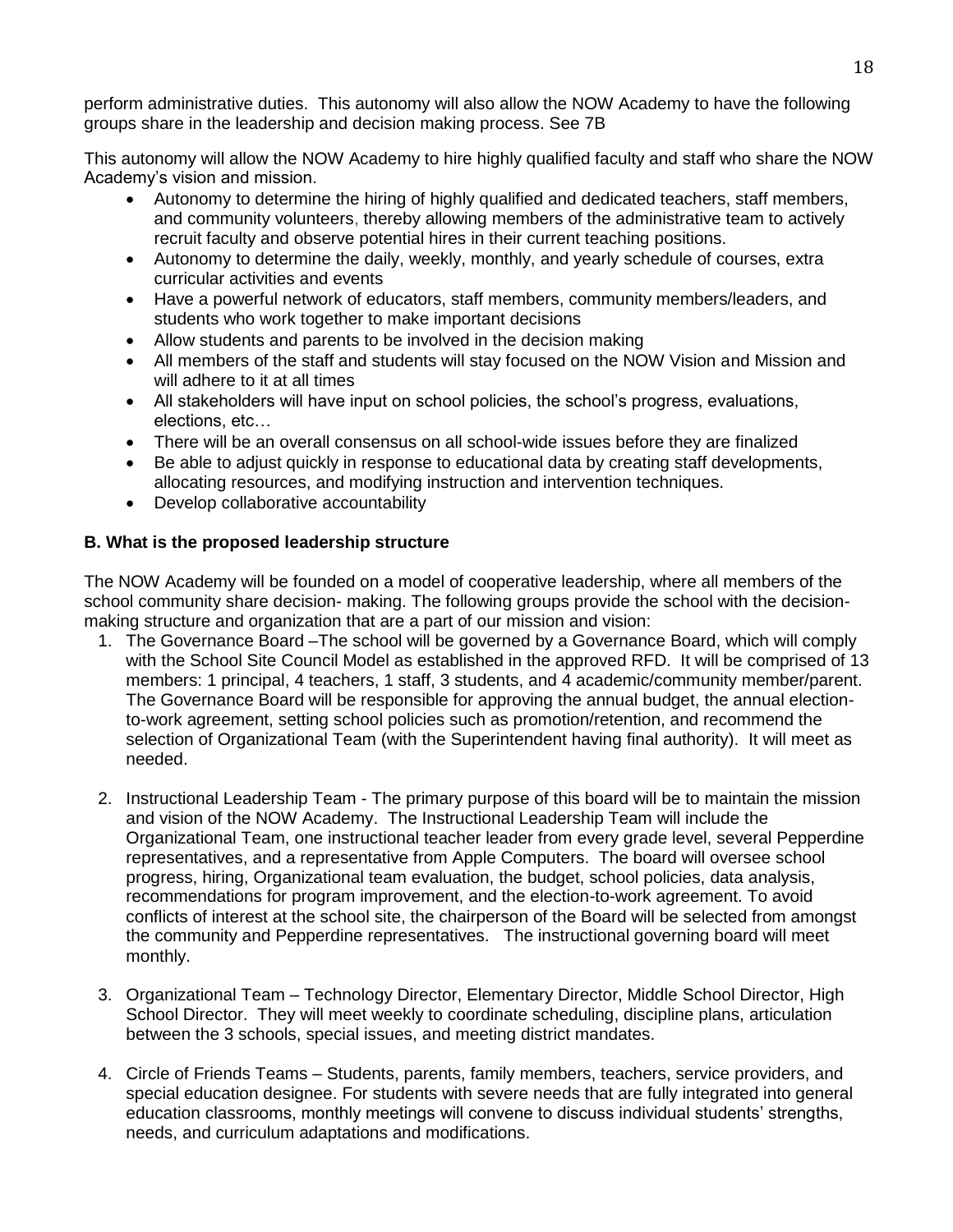- 5. Student Action Teams– will be comprised of an elementary, middle, and high school council. The elementary council will have a representative from every class grades  $3 - 5$ . The middle school council will have representatives from grades  $6 - 8$  and the high school council will have representatives from grades 9 – 12. They will meet every other week in the individual councils and then once a month they will conduct an entire school council meeting.
- 6. Parent and Community Team(PACT) PACT will be comprised of parents, and community members. They will meet bi-monthly to create, organize and implement PACT fundraisers, parent/community projects, parent/community involvement, parent/community education and leadership. It is from this involvement that much of our cultural awareness programming will originate.
- 7. Student Success Team(SST)- will be comprised of teachers, a Resource Specialist, School psychologist, School Nurse, a member of the Organizational Team.
- 8. Classified Team will be comprised of all classified staff members such as: Teacher Assistants, clerical, janitorial, and other classified members of the school community. They will meet once a month to keep up to date on all issues at the NOW Academy.

The process the NOW Academy will use to get faculty input into decision making is:

- Each team mentioned in 7B will have weekly team meetings
- When budget decisions need to be made the teams will discuss and research information at the weekly meeting
- The teams will reach a consensus decision
- The Instructional Leadership Team representative will take the decision back to the Governing Board
	- a. In an effort to continually develop educational leadership skills, members of the Organizational team will teach a class whenever possible and teachers will have release time to collaborate on administrative concerns.
	- b. Weekly faculty meetings to coordinate, analyze data and programs, make recommendations/suggestions, share best practices/strategies, make necessary modifications, voice concerns, etc…
	- c. Each member of the NOW Academy will have input on school-wide issues
	- d. Student Council which will consist of students from  $3<sup>rd</sup>$ -12<sup>th</sup> grade as well as a few teachers as facilitators/advisors

e.

**C. Describe the composition of the Governing School Council, and how members will be selected. How will the school comply with the Title 1 Advisory Council's requirements as well as the state's requirements for School Site Councils? See 7B**

• The NOW Academy will comply with Title 1 and School Site Councils by following all state and federal mandates

# **D. Describe the Governing School Council's process for annually evaluating the principal.**

- Organizational Team goals will be established each school year
- Distribute an annual survey
- Monthly meetings to offer feedback, suggestions, or concerns

# **E. How will the Governing School Council oversee the budget to ensure financial stability?**

- The Council will participate in creating a balanced budget and will oversee all financial matters on a monthly basis or more often as needed.
- A special committee will focus on fundraising through donations, grants, and business partnerships.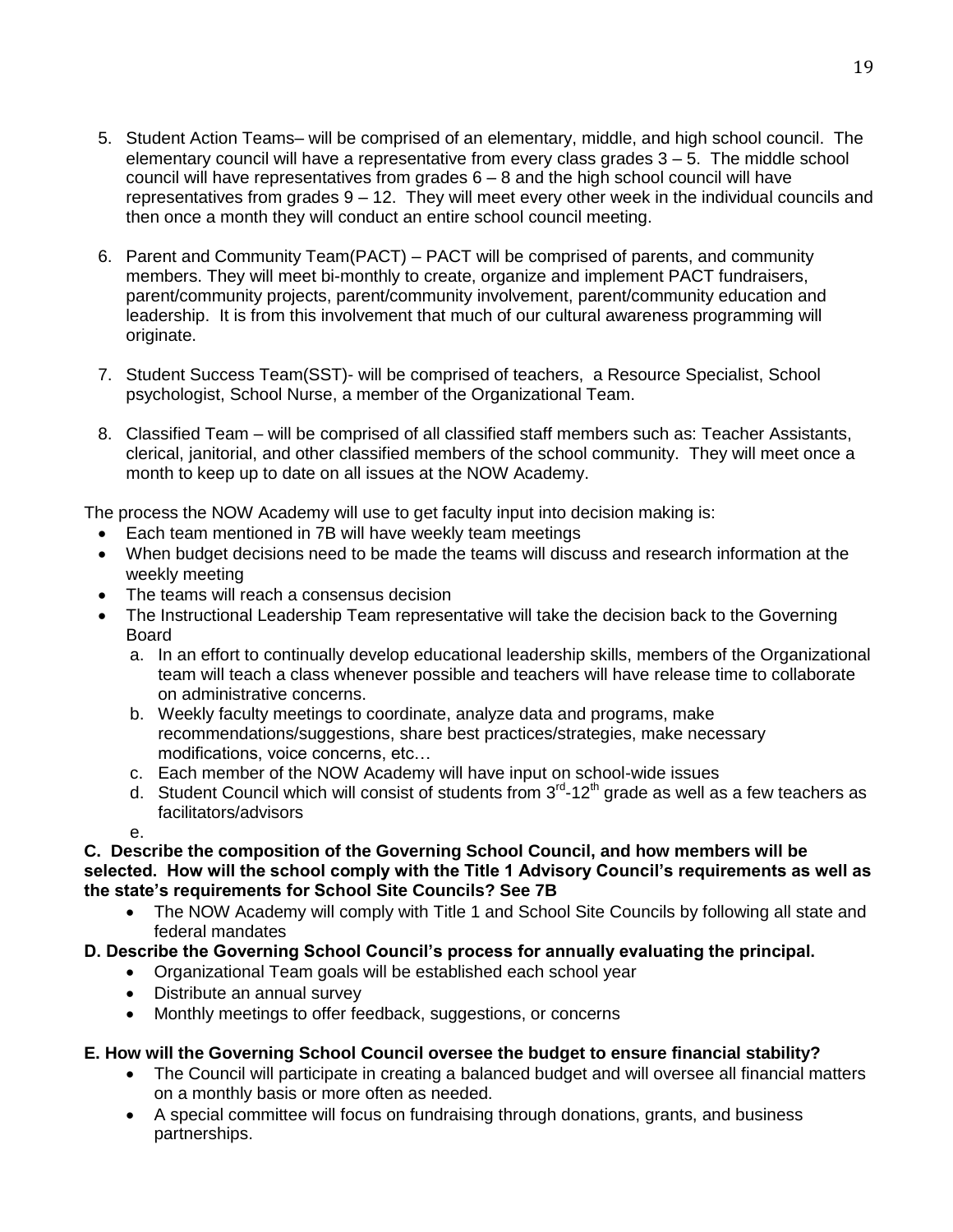## **F. Describe the process by which policies such as promotion, discipline, and attendance will be decided.**

- Ed. Code compliant policies will be developed and updated annually with input from each faction of the school community.
- Full faculty
- $\bullet$  ACT
- PACT

## **8. Budget**

#### **A. How will the school use budget autonomy to maximize student performance and a professional collaborative learning community?**

The NOW Academy will utilize their budget autonomy by:

- Keeping class size small averaging 17 students per class (See 4D)
- Having lead teachers to administrate each school level,
- Providing off site educational opportunities (ECHO, SOAR, D.C. trip, etc.)
- Have a consulting administrator to assist with purchase orders and salary
- Use "experts in the field" to provide challenging supplementary subject matter and assistance.
- Hiring extra campus supervision to keep a safe environment
- To keep green, and use technology to eliminate excessive textbooks and printed materials
- Use technology to provide online up-to-date textbook materials rather than purchase textbooks that will become obsolete.
- Staff retreats, local, state, and national conference attendance, and experts at professional development to provide research and training.
- Provide intervention and student success programs such as: AVID, LAVA, Voyagers
- Cultural performances, social justice presentations, and fieldtrips (Tree People, Courthouse, Olvera Street, Japanese American Museum, Museum of Tolerance).

### **B. What will be the process for developing the annual school budget, ensuring maximum input? The process the NOW Academy will use to develop their budget is:**

- 1. All school governance committees will analyze school data and decide on areas of need
- 2. Each committee will brainstorm together to create a list of ideas
- 3. The groups will prioritize the list of ideas.
- 4. The group leader will take the data to the Instructional Leadership Council
- 5. The lists will be compiled and taken to The Governing Board.
- 6. This Team will discuss and make the final budget decisions based upon the input from all school stakeholders.

## **C. What is the school's plan for additional fundraising?**

The NOW Academy will have an active Parent, Teacher, Student Association and "Friends of NOW" that will hold candy drives, carnivals, silent auctions/Gala Dinner Dance, and other parent directed fundraisers. The Governing Board will solicit corporations, foundations, and individuals for financial contributions. (see letters in Appendix A)

# **9. Student Support**

## **A.How will you ensure a safe and secure campus?**

The goal of the NOW Academy administration is to create a caring and devoted school community, originating with expectations and daily modeling of citizenship and respect. All students and their parents will be required to sign a personal responsibility pledge – a promise to abide by the rules, respect one another's person and property and to strive toward treating the entire school community with pride. This pledge will provide a foundation for a positive school-wide discipline plan, and should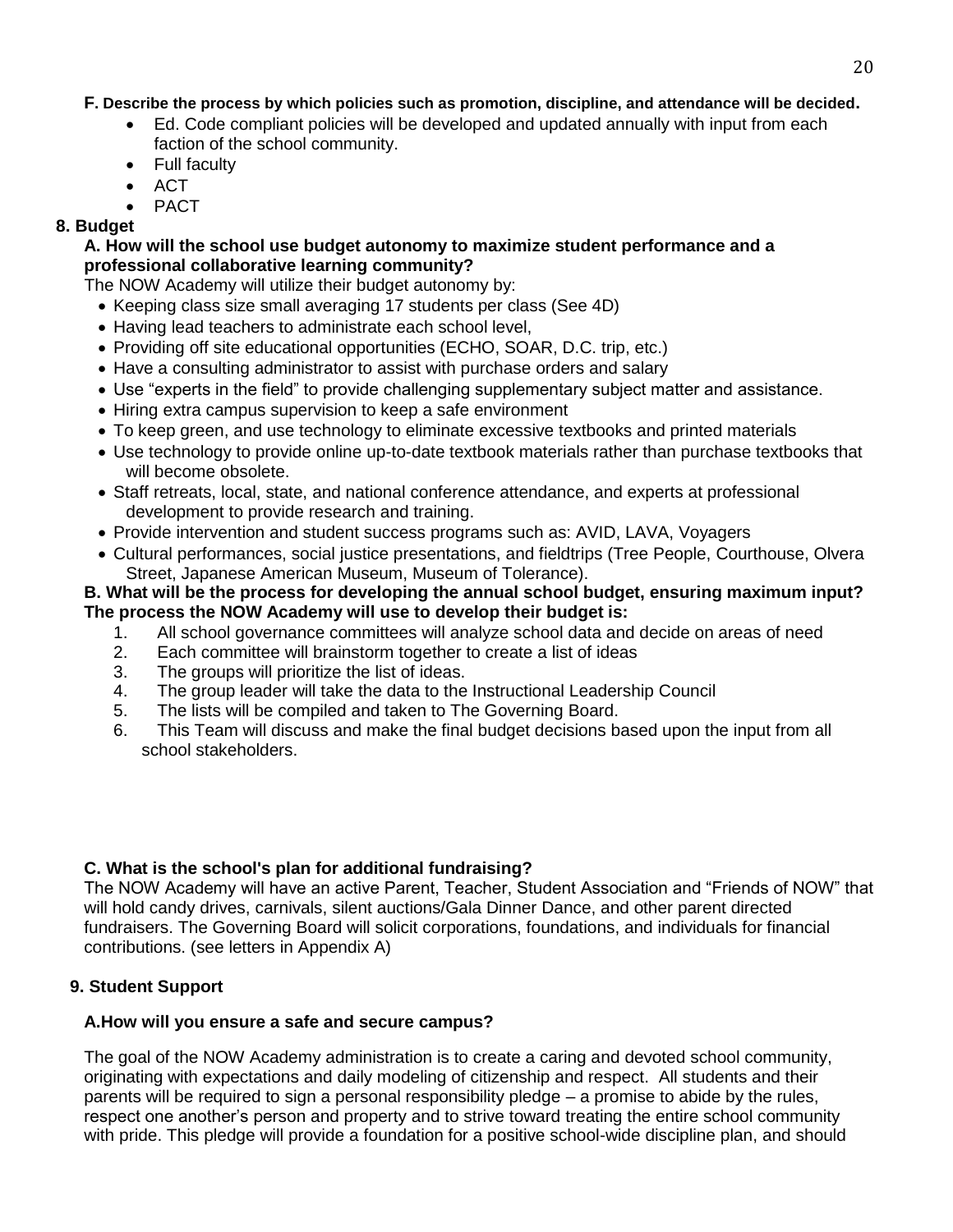problems arise, be the standard for which students will be held accountable. As for the overall campus security, a combined effort between staff, students and the community will help ENSURE a safe and controlled environment. All access areas to the campus will be monitored by a NOW staff member, and if needed, campus security and LAUSD police will be used to maintain a safe school. Additionally, all staff will be instructed as to their expected supervision responsibilities and vigilance in maintaining campus safety. Parent volunteers will assist in campus supervision and student monitoring. This involvement is a crucial element of a pilot school that links the school with the community. At all times, campus visitors will be required to check in and obtain a campus pass. For the lower school, younger students who experience separation challenges will be afforded extra time during drop off and pick up, allowing parents to remain with their children, creating an even greater security web for the children. The underlying theme for the NOW Academy speaks to providing a safe, nurturing environment, distinct expectations for interpersonal conduct and a supportive, involved community.

#### **B. How will you build in students an appreciation of diversity, civic participation and conflict resolution?**

As Trueba(1994) contends, "The very possibility of developing a positive self-concept and ethnic identity depends on the recognition and celebration of one's own social, linguistic, cultural heritage" (p.380; see also Lipka and McCarthy, 1994; Merino, 1991). We at the NOW Academy will embrace all cultures, languages, and abilities. Tutoring for Tomorrow buddies, Circle of Friends and the Peacemaker program will build a culture of collaboration and equitable appreciation of the uniqueness of every student.

By design, the diversity in the NOW Academy's faculty and staff will provide a successful working model for the students. In partnership with the Museum of Tolerance, the Center for Civic Education and Pepperdine University, students will be further exposed to cultural and ethnic diversity. Additionally, using technology, students will be continually exposed to the vast cultures around the world. Special assemblies that honor and ackNOWledge diverse cultural, religious, ethnic observances, will further reinforce the uniqueness of our differences. As previously mentioned, the pilot school's community involvement will have a natural blending with local civic businesses, their leaders and the families that reside there. Classrooms will frequently call upon family members and those from the local community to share specific elements of their culture, creating an environment that allows students to embraces their own culture while gaining respect for divergent ones. As for conflict resolution, programs such as Peacemakers, Second Step and others will be explored as means to establishing and maintaining a respectful and healthy way to navigate through these challenges.

## **C.What will be the additional academic services that your school will provide to students who need it, including English language learners and students with special needs?**

## See 3J, 3N, 6C

In preparation for CA standards tests, CAHSEE and other standardized tests, students will be given intensive meaningful tutoring that will better prepare them to pass. A CAHSEE boot camp designed to help students who have taken the test previously will build confidence to aid in their success. A sixweek program prior to CAHSEE will be used to help prepare students who scored below basic, far below basic or who is still in El/ESL classes.

## **D. How will you provide access to social support and health services (e.g. nursing, counseling, truancy)?**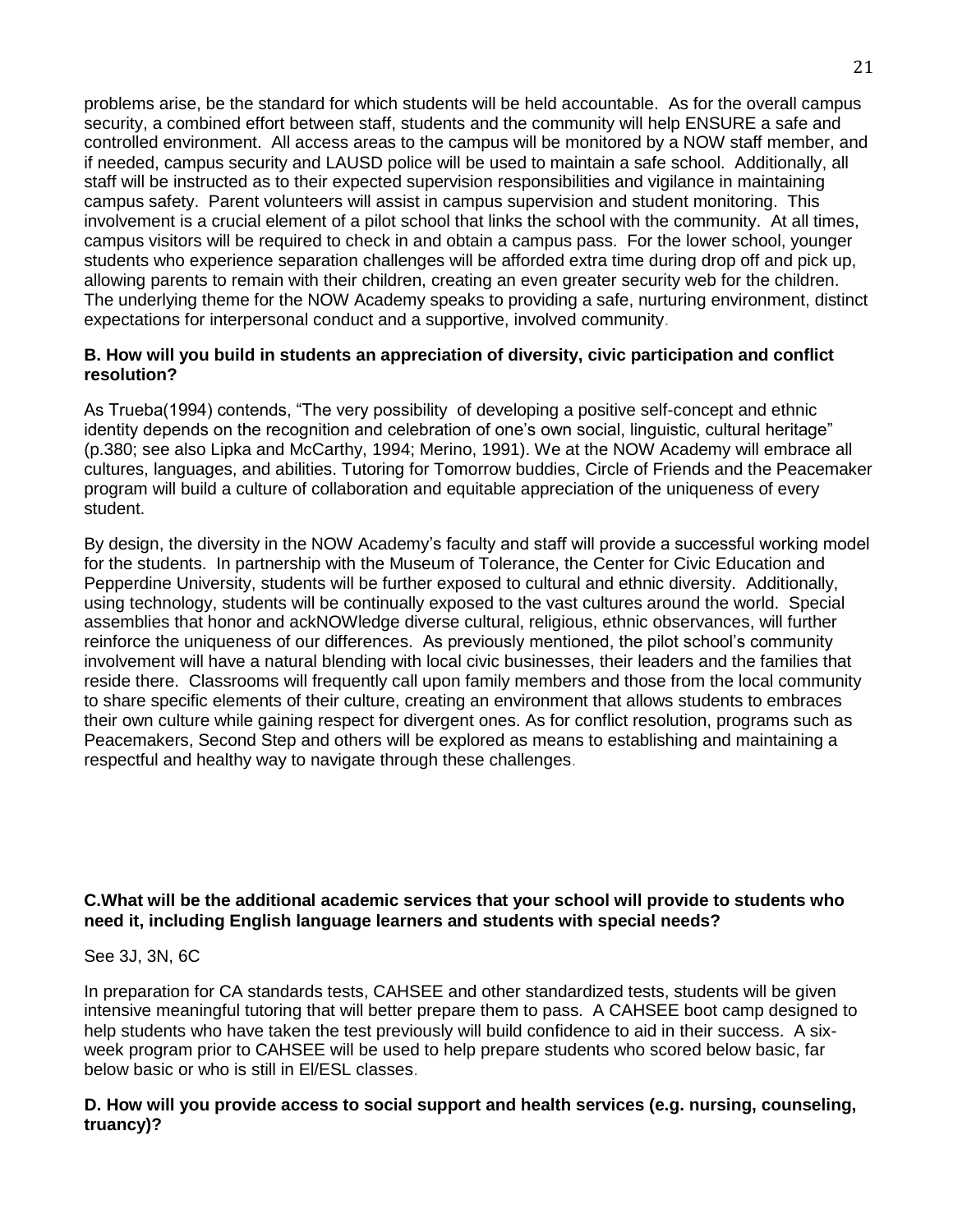Per our budget, NOW Academy will share a full-time nurse for immediate needs. Three days a week the NOW Academy will have a PSA counselor to assist with attendance issues Kindergarten  $-12<sup>th</sup>$  grade. There will be a reward program for perfect attendance. Trophies, gift certificates, and other rewards will be given at the end of each reporting period for perfect attendance, one absence etc. In addition, all three schools have special elective days on Friday that will entice the students to want to come to school.

We will hire a full- time psychologist. Counseling services will be provided along with an engaged and involved Organizational Team, designed to provide emotional support for the entire student body. Students will be paired with a teacher or Pepperdine mentor that will stay with them throughout their careers at the NOW Academy. These mentors will provide the students with emotional and academic support. For added support there will be one elementary school counselor for grades  $K - 5$ , a counselor for grades  $6 - 8$ , a  $9 - 11$  grade counselor and a college counselor to provide guidance on the college application process as well as using the web sites to learn about the different schools.

#### **10. Family and Community Engagement**

| <b>Parent/Community Engagement</b>                                                                                          | <b>Community Resources</b>                                                                                                       |
|-----------------------------------------------------------------------------------------------------------------------------|----------------------------------------------------------------------------------------------------------------------------------|
| 1. Teaching Korean, Spanish, Global Awareness<br>Friday classes with teachers as facilitators,<br>beginning in Kindergarten | 1. Apple Computers providing discounted<br>prices on computers, professional<br>development, and technical care and support.     |
| 2. Active members Governing Board & school-site<br>council meetings                                                         | 2. Pepperdine University college classes given<br>virtually, on the NOW campus or on the<br>Pepperdine Campus. Mentoring program |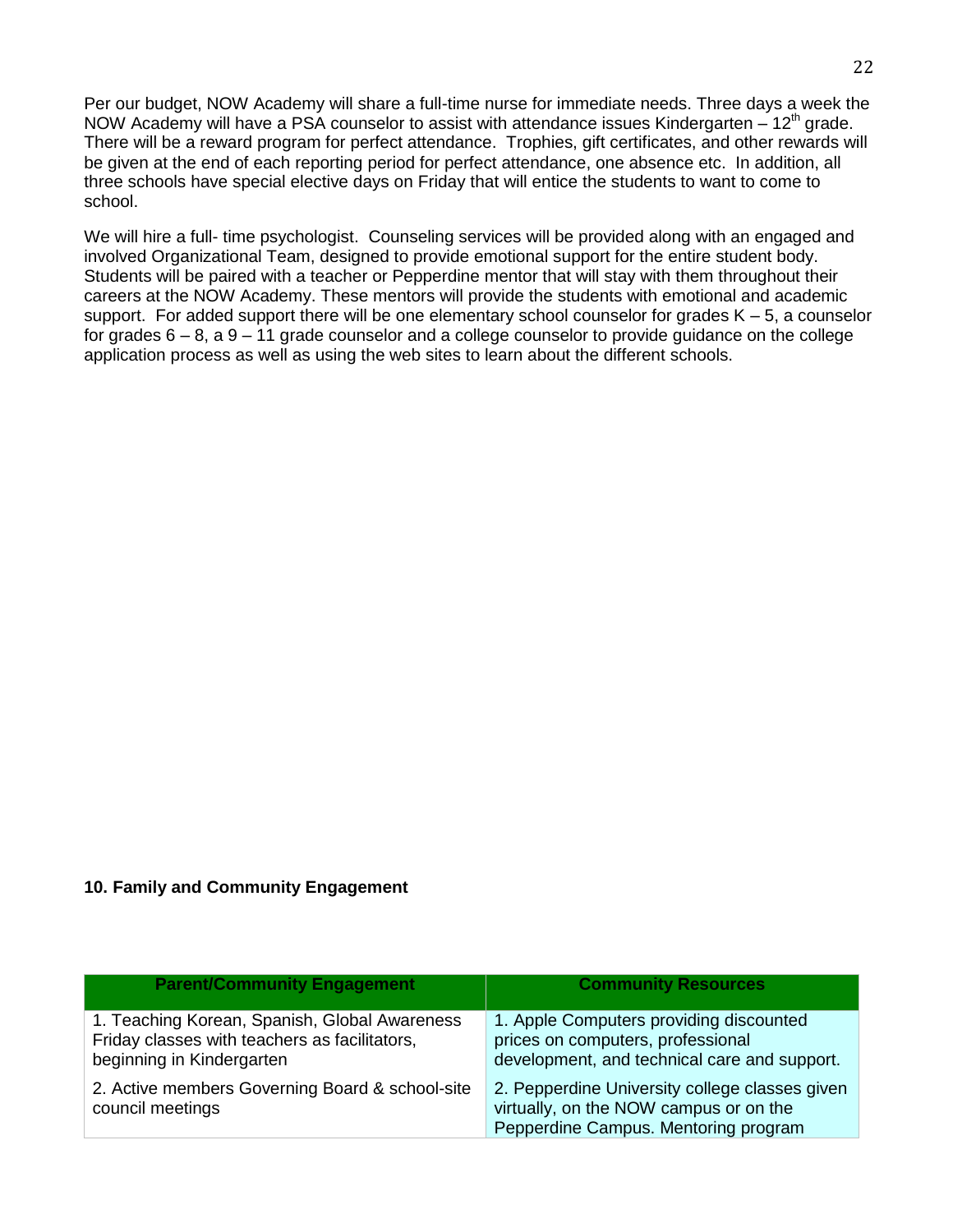| 3. Managing the Parent Welcome Center                                                                                                                                                           | students from Pepperdine work with<br>juniors/seniors to promote college readiness<br>and access                          |
|-------------------------------------------------------------------------------------------------------------------------------------------------------------------------------------------------|---------------------------------------------------------------------------------------------------------------------------|
| 4. Serving as guest speakers, portfolio evaluators,<br>guest judges at science fairs, and hosts for our                                                                                         |                                                                                                                           |
| internships and service learning projects.<br>5. The Community Parent Technology lab will<br>offer: before, after school and weekend internet<br>access to parents, students, and Belmont Pilot | 3. Pilot School Community Technology Lab<br>holding classes for GED requirements, ESL<br>classes, parenting classes, etc. |
|                                                                                                                                                                                                 |                                                                                                                           |
|                                                                                                                                                                                                 | Community members so parents can learn<br>technology along side their child, Graduate                                     |
| Education Development (GED), Citizenship,                                                                                                                                                       | parents and training for staff and parents                                                                                |
| English as a Second Language and parenting<br>classes, 4 week classes in basic internet use,                                                                                                    | relevant to the outdoor education<br>environmental experience.                                                            |
| online job hunting, and Microsoft Office, an<br>innovative partnership with Whole Foods Markets<br>will teach parents computer skills, including                                                | 5. Friends of the LA River will provide                                                                                   |
|                                                                                                                                                                                                 | resources and internships                                                                                                 |
| PowerPoint. Parents will create presentations<br>based on their home recipes for display at Whole                                                                                               | 6. Friars Charitable Foundation and Barbara<br>Topkis will provide needed funds                                           |
| Foods stores.                                                                                                                                                                                   | 7. Museum of Tolerance will provide social                                                                                |
| 6. Title I/Master plan parent council meetings                                                                                                                                                  | justice professional developments for teachers                                                                            |
| 7. Going on fieldtrips, planning, developing, and                                                                                                                                               | and classes for students                                                                                                  |
| implementing fundraisers, and carnivals.                                                                                                                                                        | 8. The Community Parent Technology lab<br>manned by parent volunteers                                                     |
| 8. Volunteering in the $K - 12$ classrooms                                                                                                                                                      |                                                                                                                           |
| 9. Serving on The Circle of Friends Team for<br>severely handicapped students                                                                                                                   | 9. "Gransbook" program - trains parents in job<br>skills such as computers, resume building, &                            |
|                                                                                                                                                                                                 | interview skills.                                                                                                         |
|                                                                                                                                                                                                 | 10. Center for Civic Education - social justice<br>lessons and curriculum, provides professional<br>development.          |
|                                                                                                                                                                                                 |                                                                                                                           |

**A What will family engagement look like in your school? How will families be involved in their child's education?**

At the NOW Academy you will see parent and community members working together to enhance and improve the curriculum and education of kindergarten through twelfth grade students. This parental/community involvement is vital for a child's educational success. NOW will encourage involvement in a variety of ways. At NOW Academy parents will be encouraged to actively participate in and out of the classroom. To instill the importance of parental participation, parents must sign a pledge to devote a given number of hours of service to the school each year. Hours of service to the school will include:

## **B. What will community engagement look like at your school? How community organizations be meaningfully involved in your school? See 10 A**

# **11. Design Team Profile and Planning Process**